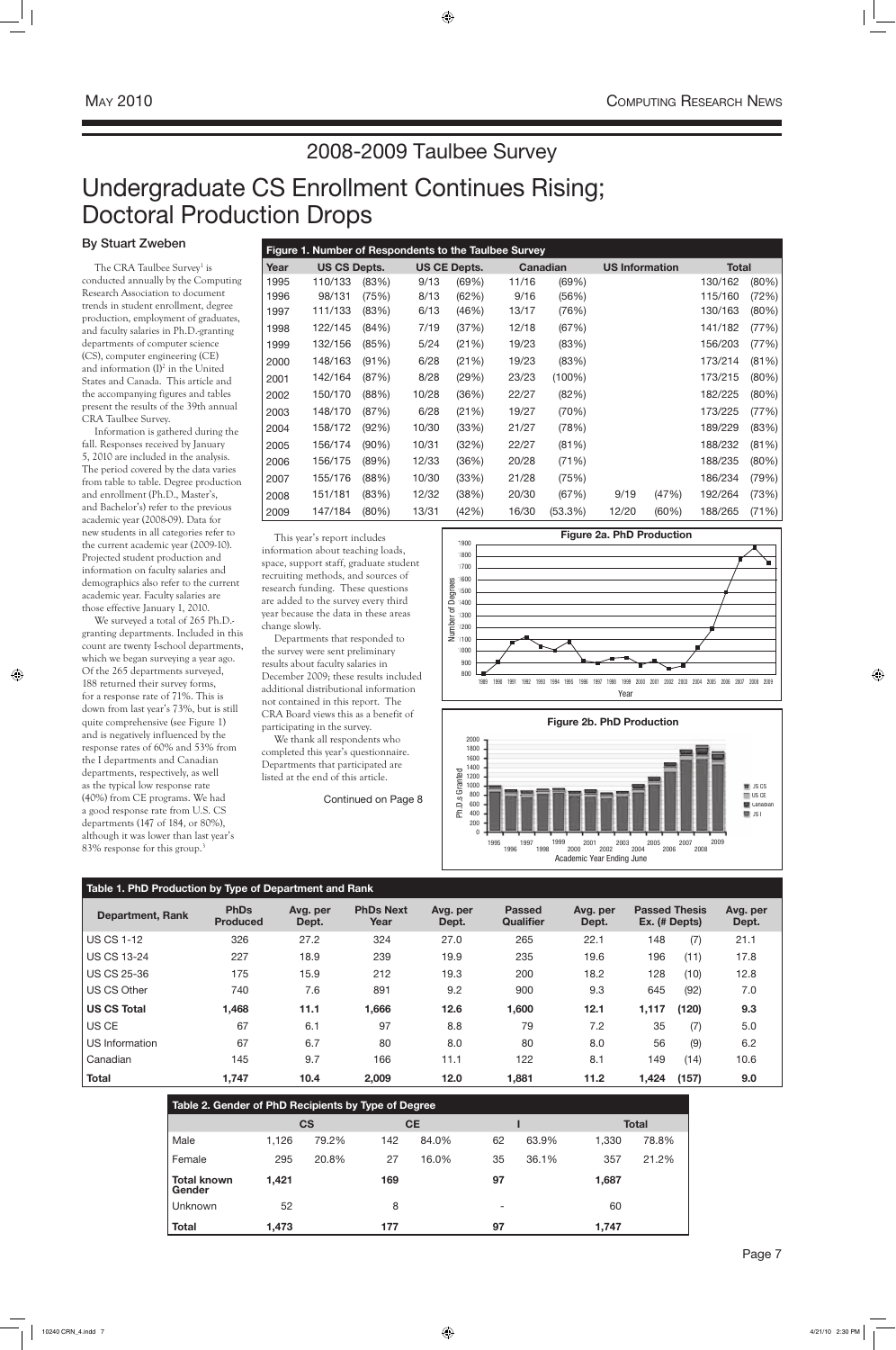# 2008-2009 Taulbee Survey

### Ph.D. Degree Production, Enrollments and Employment (Tables 1-8)

For the first time since 2001-02, total Ph.D. production among the responding departments declined last year. For the period between July 2008 and June 2009 production was 1,747 (Table 1), a 6.9% decrease from last year. If the I degrees are eliminated from consideration, the decline is 8.3%, and if computer science Ph.D.s only are considered, the decline is 7.8% (see Tables 2 and 3).

A decline was predicted in earlier Taulbee Survey reports. However, economic conditions may have exacerbated the extent of the current decline, as some students choose to take longer to graduate when the job market is weak. There also were fewer departments reporting this year,

| Table 3. Ethnicity of PhD Recipients by Type of Degree |       |           |                |           |          |       |       |              |  |  |  |  |
|--------------------------------------------------------|-------|-----------|----------------|-----------|----------|-------|-------|--------------|--|--|--|--|
|                                                        |       | <b>CS</b> |                | <b>CE</b> |          |       |       | <b>Total</b> |  |  |  |  |
| Nonresident Alien                                      | 650   | 48.3%     | 108            | 67.5%     | 37       | 40.2% | 795   | 49.8%        |  |  |  |  |
| American Indian or Alaska<br>Native                    | 1     | 0.1%      | 0              | 0.0%      | $\Omega$ | 0.0%  | 1     | 0.1%         |  |  |  |  |
| Asian                                                  | 181   | 13.5%     | 10             | 6.3%      | 11       | 12.0% | 202   | 12.6%        |  |  |  |  |
| <b>Black or African-American</b>                       | 17    | 1.3%      | 2              | 1.3%      | 7        | 7.6%  | 26    | 1.6%         |  |  |  |  |
| Native Hawaiian or Pacific<br><b>Islander</b>          | 9     | 0.7%      | 0              | 0.0%      | $\Omega$ | 0.0%  | 9     | 0.6%         |  |  |  |  |
| White                                                  | 462   | 34.3%     | 37             | 23.1%     | 33       | 35.9% | 532   | 33.3%        |  |  |  |  |
| Multiracial, not Hispanic                              | 6     | 0.4%      | $\mathbf{0}$   | 0.0%      | 1        | 1.1%  | 7     | 0.4%         |  |  |  |  |
| Resident Hispanic, any race                            | 19    | 1.4%      | 3              | 1.9%      | 3        | 3.3%  | 25    | 1.6%         |  |  |  |  |
| <b>Total have Ethnicity Data for</b>                   | 1,345 |           | 160            |           | 92       |       | 1,597 | 92.5%        |  |  |  |  |
| Resident, race/ethnicity<br>unknown                    | 49    |           | $\overline{2}$ |           | 3        |       | 54    |              |  |  |  |  |
| Residency unknown                                      | 79    |           | 15             |           | 2        |       | 96    |              |  |  |  |  |
| Total                                                  | 1,473 |           | 177            |           | 97       |       | 1,747 |              |  |  |  |  |

#### **Table 4. Employment of New PhD Recipients By Specialty** Artificial Intelligence<br>Computer-Supported Cooperative Work<br>Databases /Information Retrieval<br>Graphics/Visualization<br>Hardware/Architecture<br>Human-Computer Interaction<br>High-Performance Computing nformatics: Biomedical/Other Science **Informatics: Biomedical/Other Science** Programming Languages/ Compilers **Programming Languages/ Compilers** Social Computing/Social Informatics **Social Computing/Social Informatics** Scientific/Numerical Computing **Information Assurance/Security Scientific/Numerical Computing** Information Assurance/Security **Theory and Algorithms Theory and Algorithms** Software Engineering **Software Engineering** Information Systems Information Science **Information Systems Information Science Operating Systems Operating Systems Robotics/Vision Robotics/Vision Networks Other Total North American PhD Granting Depts.** Tenure-track 10 0 7 8 4 12 2 7 7 6 7 6 8 8 8 3 2 13 4 25 147 10.4% Researcher 5 0 3 3 3 5 3 1 1 2 1 4 5 1 1 3 0 2 2 20 65 4.6% Postdoc 22 1 7 14 3 14 7 16 7 2 4 13 5 14 18 4 3 8 22 27 211 15.0% Teaching Faculty 5 0 1 1 4 1 0 1 2 1 0 2 0 1 2 1 0 3 2 7 34 2.4% **North American, Other Academic** Other CS/CE/I Dept. 9 0 0 3 2 3 1 4 5 0 0 6 0 1 2 1 0 4 4 2 47 3.3% Non-CS/CE/I Dept. 0 0 0 0 0 0 0 0 0 0 0 0 0 0 0 0 0 0 0 0 0 0.0% **North American, Non-Academic** Industry 75 8 64 51 50 15 15 16 22 10 12 76 21 22 25 7 2 65 26 82 664 47.1% Government 4 0 0 1 2 1 6 3 8 1 0 3 0 2 0 0 2 3 3 15 54 3.8% Self-Employed 0 0 0 0 0 0 0 0 0 1 1 1 0 1 0 0 1 1 3 3 12 0.9% Unemployed 2 0 1 0 0 1 2 0 2 0 1 2 0 1 1 0 0 0 0 3 16 1.1% Other 4 0 2 0 1 1 1 1 1 1 0 0 0 0 0 0 0 1 1 7 21 1.5% **Total Inside North America** 136 9 85 81 69 53 37 49 55 24 26 113 39 51 57 19 10 100 67 191 1,271 90.1% **Outside North America**

| Tenure-Track in<br><b>PhD Granting</b>                                      |          | 0  | 3             |                | 0            | 3             |          | 0        | 3             |              | 0            | 3              | $\mathbf{0}$ | 0        |          | 0        | $\mathbf{0}$   | $\overline{2}$ | 4            | 6              | 29    | 2.1% |
|-----------------------------------------------------------------------------|----------|----|---------------|----------------|--------------|---------------|----------|----------|---------------|--------------|--------------|----------------|--------------|----------|----------|----------|----------------|----------------|--------------|----------------|-------|------|
| Researcher in PhD                                                           |          |    |               |                |              |               |          |          |               |              |              |                |              |          |          |          |                |                |              |                |       |      |
| Postdoc in PhD                                                              | 2        |    | $\Omega$      | $\Omega$       | O            |               |          | 0        | <sup>0</sup>  |              |              | 0              | 0            | 0        | 0        |          |                |                | $\Omega$     |                |       | 0.5% |
| Teaching in PhD                                                             | 3        |    |               | 2              |              |               | $\Omega$ |          | 5             | $\mathbf{0}$ |              | 2              |              | 3        | 3        | $\Omega$ | $\mathbf 0$    | $\mathbf{2}$   | 5            | $\overline{4}$ | 35    | 2.5% |
| <b>Other Academic</b>                                                       |          |    |               | $\Omega$       | 0            | 0             | 0        | 0        | $\Omega$      | $\Omega$     | 0            |                | 0            |          | 0        | $\Omega$ | $\Omega$       | $\mathbf{0}$   | $\mathbf{0}$ | 2              | 6     | 0.4% |
| Industry                                                                    | 0        |    | $\mathcal{P}$ | $\Omega$       | $\mathbf{0}$ | $\mathbf{0}$  | $\Omega$ | $\Omega$ | $\Omega$      | $\Omega$     | $\mathbf{0}$ | 3              | $\mathbf{0}$ | $\Omega$ | $\Omega$ | $\Omega$ | $\Omega$       |                | 2            | $\mathbf 0$    | 8     | 0.6% |
| Government                                                                  | 4        | 0  | 4             | $\overline{2}$ | 3            | $\mathcal{P}$ |          |          | $\mathcal{P}$ |              | 0            | 12             |              |          |          |          | $\Omega$       | 4              |              | 6              | 47    | 3.3% |
| Other                                                                       | $\Omega$ |    |               | $\Omega$       | $\mathbf{0}$ | $\mathbf{0}$  | $\Omega$ | 0        |               | $\Omega$     | $\Omega$     | $\overline{2}$ | 0            |          | 0        | O        | $\Omega$       |                | 0            |                |       | 0.5% |
| <b>Total Outside NA</b>                                                     | 11       | 0  | 12            | 5              | 4            |               | 3        | 2        | 11            | 2            | 2            | 23             | 2            | 6        | 5        |          | $\Omega$       | 11             | 12           | 21             | 140   | 9.9% |
| Total with Employment Data, Inside North America plus Outside North America |          |    |               |                |              |               |          |          |               |              |              |                |              |          |          |          |                |                |              |                |       |      |
|                                                                             | 147      | 9  | 97            | 86             | 73           | 60            | 40       | 51       | 66            | 26           | 28           | 136            | 41           | 57       | 62       | 20       | 10             | 111            | 79           | 212            | 1,411 | 147  |
| <b>Employment Type &amp; Location Unknown</b>                               |          |    |               |                |              |               |          |          |               |              |              |                |              |          |          |          |                |                |              |                |       |      |
|                                                                             | 18       |    | 18            | 10             |              | 5             | 2        | 8        | 10            | 2            | 9            | 22             | 3            | 6        | 3        | 3        | $\overline{2}$ | 6              | 15           | 186            | 336   |      |
| <b>Total</b>                                                                |          |    |               |                |              |               |          |          |               |              |              |                |              |          |          |          |                |                |              |                |       |      |
|                                                                             | 165      | 10 | 115           | 96             | 80           | 65            | 42       | 59       | 76            | 28           | 37           | 158            | 44           | 63       | 65       | 23       | 12             | 117            | 94           | 398            | 1,747 |      |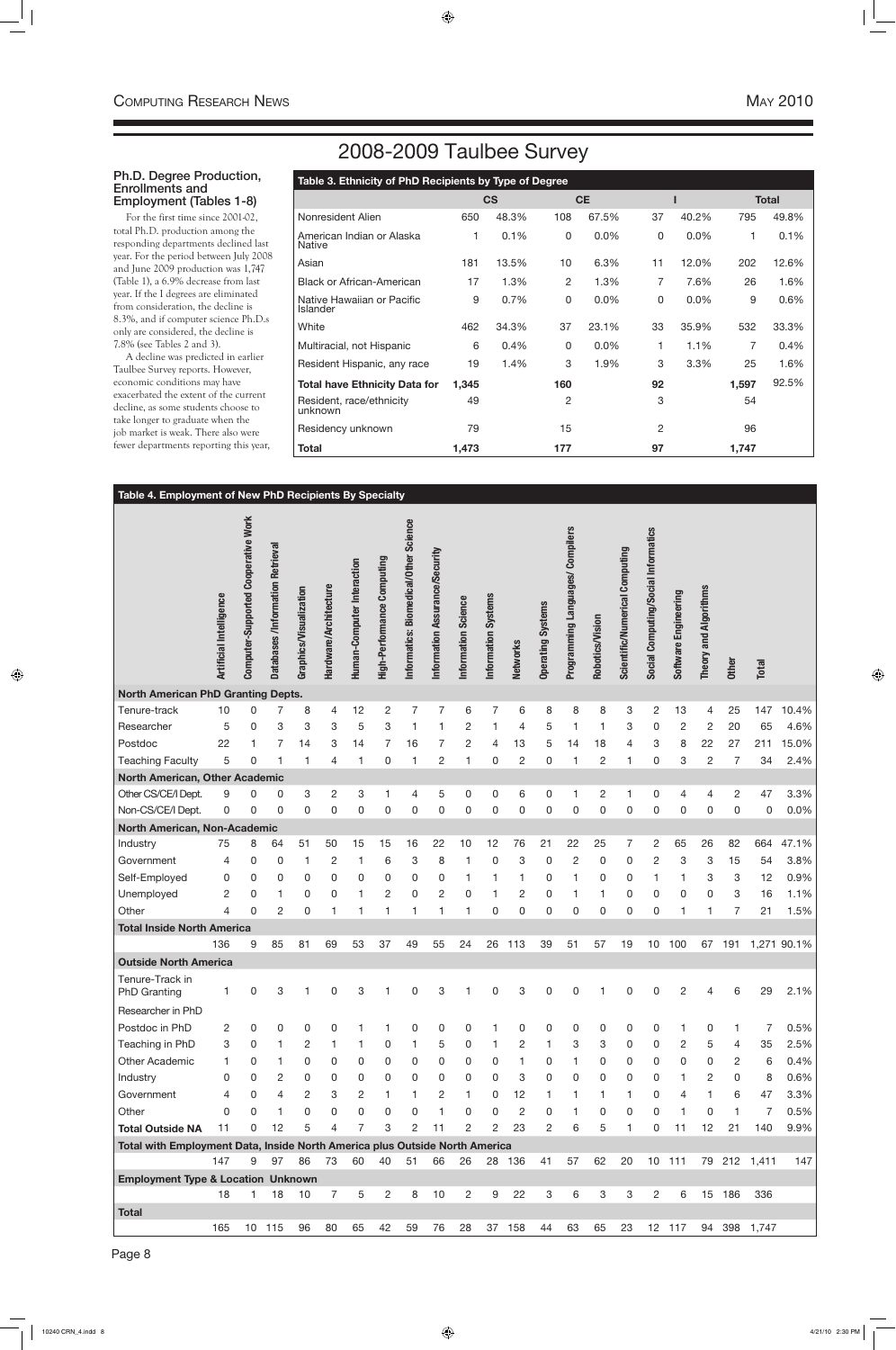but those who did not tended to be departments with small numbers of doctoral graduates.

This year's production of 1,747 is well below the 2,107 predicted last year. The "optimism ratio," defined as the actual number divided by the predicted number, was 0.83, much worse than last year's 0.90. Departments notoriously over-predict the number of Ph.D. graduates. Next year, they predict 2,009 graduates, fewer than they predicted last year. While normally we should expect to see a continued decline in the production during 2009-10, the delayed graduations this past year will affect next year's results.

The number of new students passing thesis candidacy exams (most, but not all, departments have such exams) rose only 1% this year. When the I departments are subtracted, there was no longer an increase. The overall number of students passing the qualifier dropped slightly more than 3%. Without I departments, the decrease was slightly over 4%.

The total number of new Ph.D. students overall (Table 5) is about the same as last year, following a 10% increase reported last year. On a per-department basis, the numbers also held steady, as was the case last year. If only computer science doctoral students are considered, there is a slight decline, but that is due to the decline from Canadian schools, whose data are more volatile due to the relatively small number of departments reporting.

Figure 3 shows a graphical view of the pipeline for computer science programs. The data in this graph are normalized by the number of departments reporting. The graph offsets the qualifier data by one year from the data for new students, and offsets the graduation data by five years from the data for new students. These data have been useful in estimating the timing of changes in production rates, including this year's decline. Table 5a reports the data for new students in fall 2009 from outside North America. U.S. computer science departments have a larger percentage of new students from outside North America this year than they did last year (60.3% vs. 55.6% last year). When all departments are considered, the increase was to 59.1% this year from 54.0% last year and

| Table 5a. New PhD Students from Outside North America |           |                |               |                                    |                  |                                             |  |  |  |  |  |  |
|-------------------------------------------------------|-----------|----------------|---------------|------------------------------------|------------------|---------------------------------------------|--|--|--|--|--|--|
| <b>Department, Rank</b>                               | <b>CS</b> | <b>CE</b>      |               | <b>Total New</b><br><b>Outside</b> | <b>Total New</b> | % Outside<br><b>North</b><br><b>America</b> |  |  |  |  |  |  |
| <b>US CS 1-12</b>                                     | 221       | 0              |               | 222                                | 432              | 51.4%                                       |  |  |  |  |  |  |
| <b>US CS 13-24</b>                                    | 175       | $\overline{c}$ | 0             | 177                                | 308              | 57.5%                                       |  |  |  |  |  |  |
| <b>US CS 25-36</b>                                    | 205       | 6              | 17            | 228                                | 339              | 67.3%                                       |  |  |  |  |  |  |
| US CS Other                                           | 835       | 114            | 8             | 957                                | 1,550            | 61.7%                                       |  |  |  |  |  |  |
| <b>Total US CS</b>                                    | 1,436     | 122            | 26            | 1,584                              | 2,629            | 60.3%                                       |  |  |  |  |  |  |
| US CE                                                 | 0         | 54             | $\mathcal{P}$ | 56                                 | 91               | 61.5%                                       |  |  |  |  |  |  |
| <b>US Information</b>                                 | 0         | 0              | 36            | 36                                 | 87               | 41.4%                                       |  |  |  |  |  |  |
| Canadian                                              | 86        | 7              | $\Omega$      | 93                                 | 188              | 49.5%                                       |  |  |  |  |  |  |
| <b>Total</b>                                          | 1,522     | 183            | 64            | 1,769                              | 2,995            | 59.1%                                       |  |  |  |  |  |  |
| <b>Total New</b>                                      | 2,551     | 294            | 150           | 2,995                              |                  |                                             |  |  |  |  |  |  |
| % Outside                                             | 59.7%     | 62.2%          | 42.7%         | 59.1%                              |                  |                                             |  |  |  |  |  |  |

### **Table 5. New PhD Students in Fall 2009 by Department Type and Rank**

|                       | <b>CS</b>                  |                               |              |                      | <b>CE</b>                  |                            |              |                      |                            |                            |              |                      | <b>Total</b> |                      |
|-----------------------|----------------------------|-------------------------------|--------------|----------------------|----------------------------|----------------------------|--------------|----------------------|----------------------------|----------------------------|--------------|----------------------|--------------|----------------------|
| Department,<br>Rank   | <b>New</b><br><b>Admit</b> | <b>MS</b><br>to<br><b>PhD</b> | <b>Total</b> | Avg.<br>per<br>Dept. | <b>New</b><br><b>Admit</b> | <b>MS</b> to<br><b>PhD</b> | <b>Total</b> | Avg.<br>per<br>Dept. | <b>New</b><br><b>Admit</b> | <b>MS</b> to<br><b>PhD</b> | <b>Total</b> | Avg.<br>per<br>Dept. | <b>Total</b> | Avg.<br>per<br>Dept. |
| <b>US CS 1-12</b>     | 393                        | 35                            | 428          | 32.8                 | 0                          | 0                          | 0            | 0.0                  | 4                          | 0                          | 4            | 0.3                  | 432          | 36.0                 |
| <b>US CS 13-24</b>    | 245                        | 58                            | 303          | 20.4                 | 5                          | 0                          | 5            | 0.4                  | 0                          | 0                          | $\Omega$     | 0.0                  | 308          | 25.7                 |
| <b>US CS 25-36</b>    | 284                        | 21                            | 305          | 23.7                 | 6                          | 2                          | 8            | 0.7                  | 23                         | 3                          | 26           | 2.2                  | 339          | 28.3                 |
| <b>US CS Other</b>    | 1,188                      | 158                           | 1,346        | 10.6                 | 156                        | 18                         | 174          | 1.6                  | 27                         | 3                          | 30           | 0.3                  | 1,550        | 13.8                 |
| <b>US CS Total</b>    | 2,110                      | 272                           | 2,382        | 14.3                 | 167                        | 20                         | 187          | 1.3                  | 54                         | 6                          | 60           | 0.4                  | 2,629        | 17.8                 |
| US CE                 | 0                          |                               | 0            | 0.0                  | 81                         |                            | 88           | 7.3                  | 3                          | 0                          | 3            | 0.3                  | 91           | 7.6                  |
| <b>US Information</b> | $\Omega$                   | 0                             | 0            | 0.0                  | 0                          | 0                          | 0            | 0.0                  | 74                         | 13                         | 87           | 12.4                 | 87           | 12.4                 |
| Canadian              | 146                        | 23                            | 169          | 7.3                  | 15                         | 4                          | 19           | 1.0                  | 0                          | 0                          | 0            | 0.0                  | 188          | 9.4                  |
| <b>Total</b>          | 2,256                      | 295                           | 2,551        | 12.1                 | 263                        | 31                         | 294          | 1.6                  | 131                        | 19                         | 150          | 0.8                  | 2,995        | 16.0                 |

Averages per department are computed for all reporting departments

| Table 6. PhD Degree Total Enrollment by Department Type and Rank |                                        |         |          |         |              |         |        |         |  |  |  |  |  |
|------------------------------------------------------------------|----------------------------------------|---------|----------|---------|--------------|---------|--------|---------|--|--|--|--|--|
| <b>Department, Rank</b>                                          | <b>CS</b><br><b>CE</b><br><b>Total</b> |         |          |         |              |         |        |         |  |  |  |  |  |
| <b>US CS 1-12</b>                                                | 2,103                                  | 17.0%   | $\Omega$ | $0.0\%$ | 13           | 1.5%    | 2.116  | 14.4%   |  |  |  |  |  |
| <b>US CS 13-24</b>                                               | 1,515                                  | 12.2%   | 26       | 1.7%    | $\mathbf{0}$ | $0.0\%$ | 1,541  | 10.5%   |  |  |  |  |  |
| <b>US CS 25-36</b>                                               | 1,367                                  | 11.0%   | 23       | 1.5%    | 123          | 14.5%   | 1,513  | 10.3%   |  |  |  |  |  |
| US CS Other                                                      | 6,199                                  | 50.1%   | 931      | 61.8%   | 170          | 20.0%   | 7,300  | 49.5%   |  |  |  |  |  |
| <b>Total US CS</b>                                               | 11,184                                 | 90.3%   | 980      | 65.0%   | 306          | 36.0%   | 12,470 | 84.6%   |  |  |  |  |  |
| US CE                                                            | 0                                      | $0.0\%$ | 435      | 28.9%   | 32           | 3.8%    | 467    | $3.2\%$ |  |  |  |  |  |
| US Information                                                   | 0                                      | 0.0%    | 0        | 0.0%    | 512          | 60.2%   | 512    | 3.5%    |  |  |  |  |  |
| Canadian                                                         | 1.197                                  | 9.7%    | 92       | 6.1%    | $\mathbf{0}$ | 0.0%    | 1,289  | 8.7%    |  |  |  |  |  |
| <b>Total</b>                                                     | 12,381                                 |         | 1,507    |         | 850          |         | 14,738 |         |  |  |  |  |  |

| Table 7. Ph.D. Program Total Enrollment by Gender |        |           |       |           |     |       |        |              |  |  |  |  |
|---------------------------------------------------|--------|-----------|-------|-----------|-----|-------|--------|--------------|--|--|--|--|
|                                                   |        | <b>CS</b> |       | <b>CE</b> |     |       |        | <b>Total</b> |  |  |  |  |
| Male                                              | 10.090 | 81.6%     | 1,257 | 83.4%     | 520 | 61.3% | 11,867 | 80.6%        |  |  |  |  |
| Female                                            | 2,280  | 18.4%     | 250   | 16.6%     | 328 | 38.7% | 2,858  | 19.4%        |  |  |  |  |
| <b>Total have Gender</b>                          |        |           |       |           |     |       |        |              |  |  |  |  |
| Data for                                          | 12,370 |           | 1,507 |           | 848 |       | 14,725 |              |  |  |  |  |
| Unknown                                           | 11     |           | 0     |           | 0   |       | 11     |              |  |  |  |  |
| <b>Total</b>                                      | 12,381 |           | 1,507 |           | 848 |       | 14,736 |              |  |  |  |  |

54.8% the previous year.

Figure 4 shows the employment trend of new Ph.D.s in academia and industry, and the proportion of those going to academia who took positions in departments other than Ph.D. granting CS/CE departments. Table 4 shows a more detailed breakdown of the employment data for new

Ph.D.s. Largely due to economic conditions, there was a noticeable shift in the sector of employment for 2008-09 graduates. Whereas 56.6% of 2007-08 doctoral graduates went into industry, only 47.1% of 2008-09 graduates did so. A similar number of graduates took tenure-track jobs in 2008-09 as did in 2007-08. However, many more graduates went into academic positions as researchers and post-doctoral employees in 2008-09. The new NSF Computing Innovation Fellows program had a lot to do with supporting this shift. In aggregate, academic employment comprised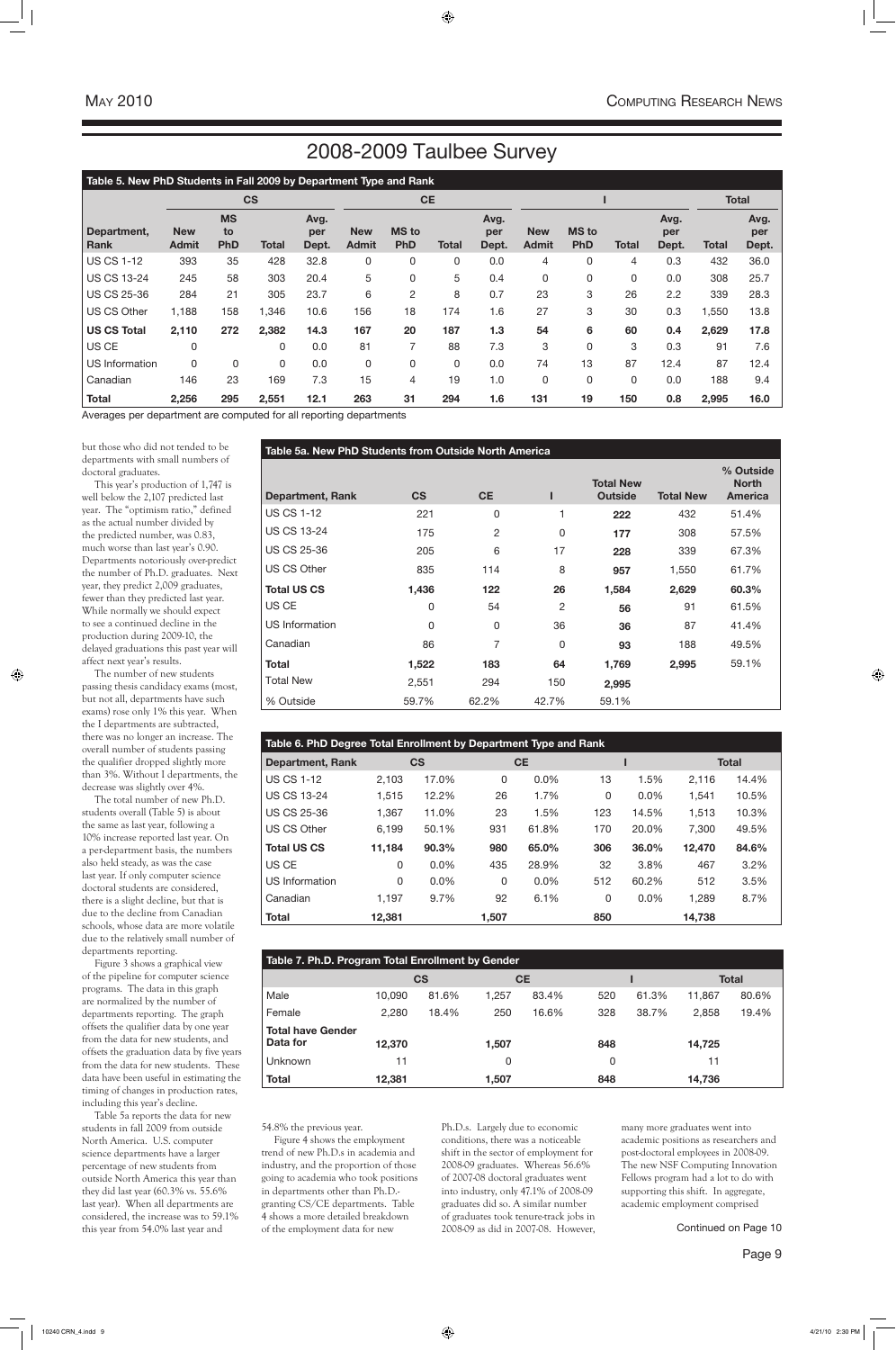nearly 36% of the total in 2008-09, much higher than the 30% figure from last year.

The unemployment rate for new Ph.D.s remains approximately 1%. The proportion of Ph.D. graduates who were reported taking positions outside of North America, among those whose employment is known, rose to 9.9% from 9.2% last year. It is back to its level from two years ago.

Table 4 also indicates the areas of specialty of new CS/CE Ph.D.s. Yearto-year fluctuations among these data are common and multi-year trends are difficult to discern. This year, more doctoral graduates specialized in architecture, information science and information assurance/security, while a smaller proportion specialized in databases/information retrieval, software engineering, operating systems and theory/algorithms. A large number of graduates were reported as having their degree in some area not specified.

Gender and ethnicity characteristics of enrolled doctoral students are similar to those of a year ago.



Page 10

| Table 8. PhD Program Total Enrollment by Ethnicity |        |           |       |           |                |       |        |              |
|----------------------------------------------------|--------|-----------|-------|-----------|----------------|-------|--------|--------------|
|                                                    |        | <b>CS</b> |       | <b>CE</b> |                |       |        | <b>Total</b> |
| Nonresident Alien                                  | 5,795  | 53.5%     | 815   | 61.0%     | 401            | 51.1% | 7,011  | 54.1%        |
| American Indian or<br>Alaska Native                | 21     | 0.2%      | 5     | 0.4%      | 3              | 0.4%  | 29     | 0.2%         |
| Asian                                              | 877    | 8.1%      | 172   | 12.9%     | 53             | 6.8%  | 1,102  | 8.5%         |
| <b>Black or African-</b><br>American               | 179    | 1.7%      | 26    | 1.9%      | 29             | 3.7%  | 234    | 1.8%         |
| Native Hawaiian or<br>Pacific Islander             | 58     | 0.5%      | 1     | 0.1%      | $\overline{c}$ | 0.3%  | 61     | 0.5%         |
| White                                              | 3,704  | 34.2%     | 284   | 21.2%     | 280            | 35.7% | 4,268  | 33.0%        |
| Multiracial, not<br>Hispanic                       | 27     | 0.2%      | 1     | 0.1%      | 1              | 0.1%  | 29     | 0.2%         |
| Resident Hispanic,<br>any race                     | 169    | 1.6%      | 33    | 2.5%      | 16             | 2.0%  | 218    | 1.7%         |
| <b>Total have</b><br><b>Ethnicity Data for</b>     | 10,830 |           | 1,337 |           | 785            |       | 12,952 |              |
| Resident, race/<br>ethnicity unknown               | 673    |           | 159   |           | 47             |       | 879    |              |
| Residency unknown                                  | 878    |           | 11    |           | 16             |       | 905    |              |
| <b>Total</b>                                       | 12,381 |           | 1,507 |           | 848            |       | 14,736 |              |





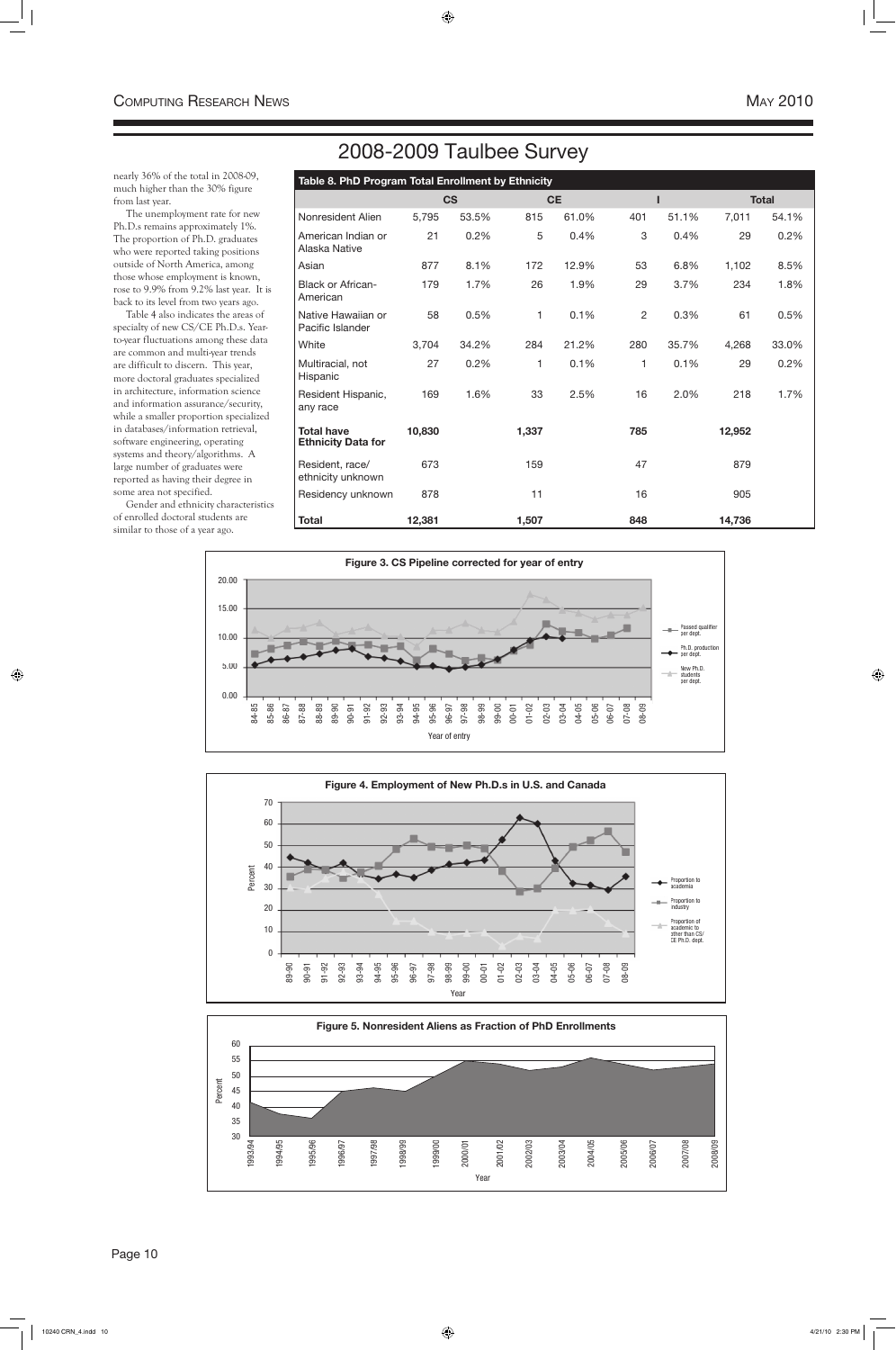# 2008-2009 Taulbee Survey

### Master's and Bachelor's Degree Production and Enrollments (Tables 9-16)

This section reports data about enrollment and degree production for Master's and Bachelor's programs in the doctoral granting departments. Although the absolute number of degrees and students enrolled reported herein only reflect departments that offer the doctoral degree, the trends observed in the master's and bachelor's data from these departments tend to strongly reflect trends in the larger population of programs that offer such degrees.

At the master's degree level, production declined 5.2% in 2008- 09, to 9,483 from last year's 9,998 (Tables 9b-11b). The decline in CS departments was 6.7%. This decline is consistent with last year's observation of lower enrollments in master's programs, although not consistent with the departments' own predictions of higher production. Master's degree production also declined among I school departments, but increased in CE departments.

There was less than a 1% change in the proportion of female graduates among CS master's recipients in 2008- 09 (22.1% vs. 21.2% the previous year) and an overall 1% increase among total master's recipients, due primarily to an increase in I school department graduates; in fact, for the past few years, there has been little change in the gender balance among master's recipients. A higher fraction of the recipients were non-resident aliens in 2008-09 (62.2% vs. 55.8% the previous year in CS, and 55.2% vs. 49.5% the previous year overall) and this continues a trend toward a larger international graduating class, and correspondingly fewer U.S.-resident white graduates, among master's recipients. Other ethnicity characteristics showed little change, but the fraction of master's graduates in these other categories is small. The number of new master's students overall (Table 13) held steady this year at 7,593, though there was a slight increase (less than 2%) in the number of new students in computer science programs. A similar observation can be made for total master's program enrollment. This suggests that future master's degree production will not change much in the short term. Overall bachelor's degree production in 2009 was down 12% from that in 2008. Bachelor's degree production in U.S. computer science departments also was down 12% (Tables 9a-11a). These decreases are a legacy of the decline

| Table 10b. Ethnicity of Master's Recipients |                |           |                |           |       |       |       |              |  |  |  |  |
|---------------------------------------------|----------------|-----------|----------------|-----------|-------|-------|-------|--------------|--|--|--|--|
|                                             |                | <b>CS</b> |                | <b>CE</b> |       |       |       | <b>Total</b> |  |  |  |  |
| Nonresident Alien                           | 3,858          | 62.2%     | 508            | 62.8%     | 275   | 19.7% | 4,641 | 55.2%        |  |  |  |  |
| American Indian or<br>Alaska Native         | 15             | 0.2%      | 6              | 0.7%      | 6     | 0.4%  | 27    | 0.3%         |  |  |  |  |
| Asian                                       | 550            | 8.9%      | 105            | 13.0%     | 151   | 10.8% | 806   | 9.6%         |  |  |  |  |
| <b>Black or African-</b><br>American        | 96             | 1.5%      | 15             | 1.9%      | 86    | 6.2%  | 197   | 2.3%         |  |  |  |  |
| Native Hawaiian or<br>Pacific Islander      | 24             | 0.4%      | $\overline{c}$ | 0.2%      | 5     | 0.4%  | 31    | 0.4%         |  |  |  |  |
| White                                       | 1,561          | 25.2%     | 150            | 18.5%     | 796   | 57.0% | 2,507 | 29.8%        |  |  |  |  |
| Multiracial, not<br>Hispanic                | $\overline{2}$ | 0.0%      | $\overline{4}$ | 0.5%      | 10    | 0.7%  | 16    | 0.2%         |  |  |  |  |
| Resident Hispanic,<br>any race              | 97             | 1.6%      | 19             | 2.3%      | 68    | 4.9%  | 184   | 2.2%         |  |  |  |  |
| <b>Total have Ethnicity</b><br>Data for     | 6,203          |           | 809            |           | 1,397 |       | 8,409 |              |  |  |  |  |
| Resident, race/<br>ethnicity unknown        | 280            |           | 83             |           | 168   |       | 531   |              |  |  |  |  |
| Residency unknown                           | 408            |           | 31             |           | 104   |       | 543   |              |  |  |  |  |
| <b>Total</b>                                | 6,891          |           | 923            |           | 1,669 |       | 9,483 |              |  |  |  |  |





| Table 9a. Gender of Bachelor's Recipients   |       |       |       |           |       |       |              |       |  |  |  |  |
|---------------------------------------------|-------|-------|-------|-----------|-------|-------|--------------|-------|--|--|--|--|
|                                             | CS    |       |       | <b>CE</b> |       |       | <b>Total</b> |       |  |  |  |  |
| Male                                        | 7,031 | 88.7% | 1394  | 91.3%     | 1291  | 86.9% | 9,716        | 88.9% |  |  |  |  |
| Female                                      | 892   | 11.3% | 132   | 8.7%      | 194   | 13.1% | 1,218        | 11.1% |  |  |  |  |
| <b>Total have</b><br><b>Gender Data for</b> | 7,923 |       | 1,526 |           | 1,485 |       | 10,934       |       |  |  |  |  |
| <b>Unknown</b>                              | 177   |       | 17    |           | 143   |       | 337          |       |  |  |  |  |
| <b>Total</b>                                | 8,100 |       | 1,543 |           | 1,628 |       | 11,271       |       |  |  |  |  |

| <b>Table 9b. Gender of Master's Recipients</b> |       |       |     |           |       |       |       |              |  |
|------------------------------------------------|-------|-------|-----|-----------|-------|-------|-------|--------------|--|
|                                                | CS    |       |     | <b>CE</b> |       |       |       | <b>Total</b> |  |
| Male                                           | 5.364 | 77.9% | 732 | 79.3%     | 789   | 47.3% | 6,885 | 72.6%        |  |
| Female                                         | 1,522 | 22.1% | 191 | 20.7%     | 880   | 52.7% | 2,593 | 27.4%        |  |
| <b>Total have Gender</b><br>Data for           | 6,886 |       | 923 |           | 1,669 |       | 9,478 |              |  |
| <b>Unknown</b>                                 | 5     |       | 0   |           | 0     |       | 5     |              |  |
| <b>Total</b>                                   | 6,891 |       | 923 |           | 1,669 |       | 9,483 |              |  |

| Table 10a. Ethnicity of Bachelor's Recipients |       |           |                |           |       |       |        |              |  |  |  |
|-----------------------------------------------|-------|-----------|----------------|-----------|-------|-------|--------|--------------|--|--|--|
|                                               |       | <b>CS</b> |                | <b>CE</b> |       |       |        | <b>Total</b> |  |  |  |
| Nonresident Alien                             | 377   | 6.2%      | 102            | 8.2%      | 25    | 2.0%  | 504    | 5.9%         |  |  |  |
| American Indian or<br>Alaska Native           | 16    | 0.3%      | 2              | 0.2%      | 3     | 0.2%  | 21     | 0.2%         |  |  |  |
| Asian                                         | 878   | 14.4%     | 235            | 18.8%     | 137   | 11.2% | 1,250  | 14.6%        |  |  |  |
| <b>Black or African-</b><br>American          | 207   | 3.4%      | 62             | 5.0%      | 105   | 8.6%  | 374    | 4.4%         |  |  |  |
| Native Hawaiian or<br>Pacific Islander        | 38    | 0.6%      | $\overline{7}$ | 0.6%      | 1     | 0.1%  | 46     | 0.5%         |  |  |  |
| White                                         | 4,198 | 68.9%     | 794            | 63.6%     | 865   | 70.7% | 5,857  | 68.4%        |  |  |  |
| Multiracial, not<br>Hispanic                  | 24    | 0.4%      | 2              | 0.2%      | 1     | 0.1%  | 27     | 0.3%         |  |  |  |
| Resident Hispanic,<br>any race                | 355   | 5.8%      | 45             | 3.6%      | 87    | 7.1%  | 487    | 5.7%         |  |  |  |
| <b>Total have Ethnicity</b><br>Data for       | 6,093 |           | 1,249          |           | 1,224 |       | 8,566  |              |  |  |  |
| Resident, race/<br>ethnicity unknown          | 781   |           | 161            |           | 102   |       | 1,044  |              |  |  |  |
| Residency unknown                             | 1,226 |           | 133            |           | 302   |       | 1,661  |              |  |  |  |
| <b>Total</b>                                  | 8,100 |           | 1,543          |           | 1,628 |       | 11,271 |              |  |  |  |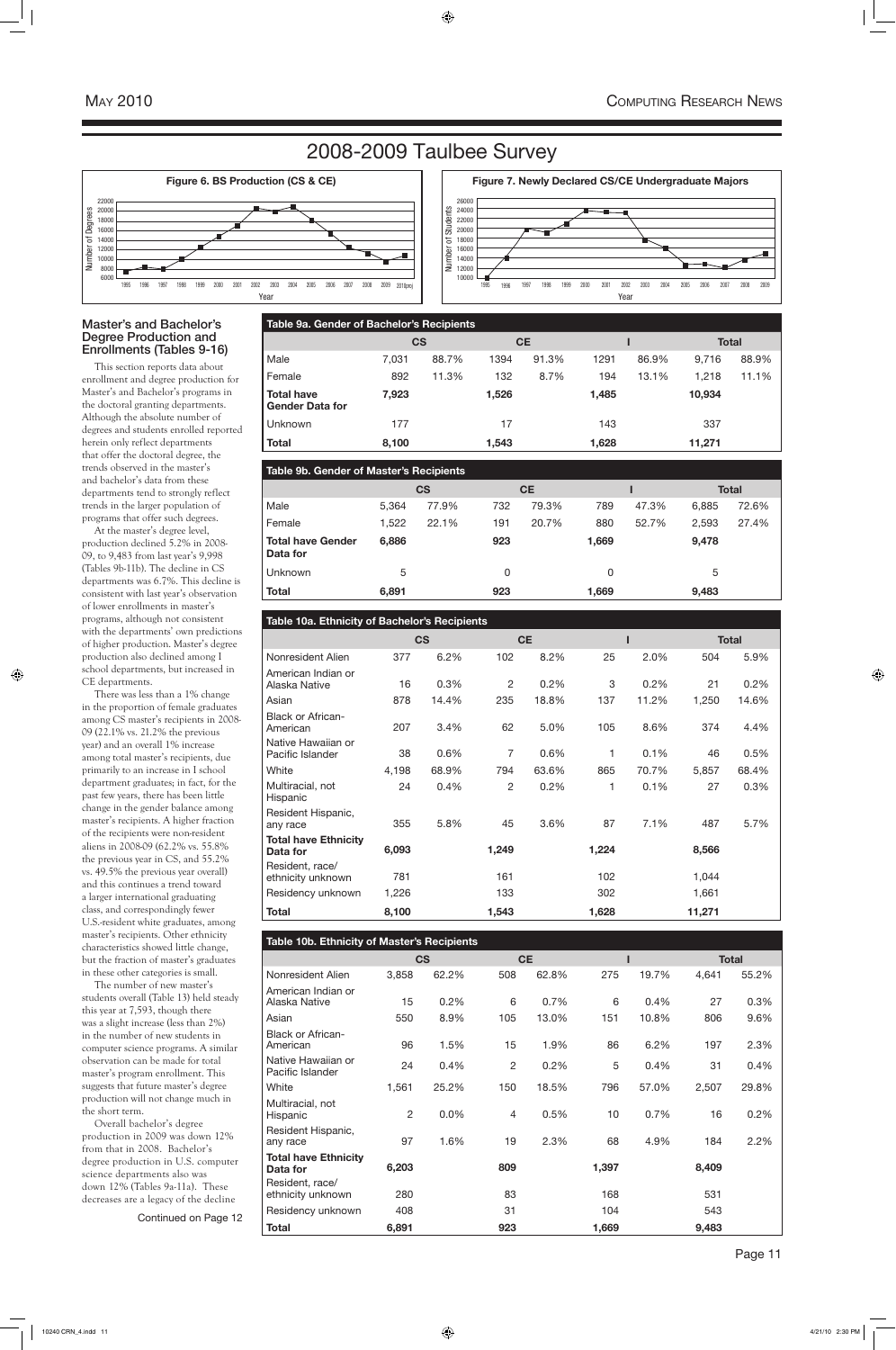# 2008-2009 Taulbee Survey

| Table 11a. Bachelor's Degree Recipients by Department Type and Rank |           |         |       |           |              |       |              |       |  |  |
|---------------------------------------------------------------------|-----------|---------|-------|-----------|--------------|-------|--------------|-------|--|--|
| <b>Department, Rank</b>                                             | <b>CS</b> |         |       | <b>CE</b> |              |       | <b>Total</b> |       |  |  |
| US CS 1-12<br>1,068                                                 |           | 13.2%   | 195   | 12.6%     | 32           | 2.0%  | 1,295        | 11.5% |  |  |
| l US CS 13-24                                                       | 647       | 8.0%    | 137   | 8.9%      | $\mathbf{0}$ | 0.0%  | 784          | 7.0%  |  |  |
| l US CS 25-36                                                       | 814       | 10.0%   | 24    | 1.6%      | 108          | 6.6%  | 946          | 8.4%  |  |  |
| l US CS Other<br>4,559                                              |           | 56.3%   | 841   | 54.5%     | 627          | 38.5% | 6,027        | 53.5% |  |  |
| <b>Total US CS</b><br>7,088                                         |           | 87.5%   | 1,197 | 77.6%     | 767          | 47.1% | 9,052        | 80.3% |  |  |
| I US CE                                                             | 0         | 0.0%    | 273   | 17.7%     | $\mathbf{0}$ | 0.0%  | 273          | 2.4%  |  |  |
| US Information                                                      | 0         | $0.0\%$ | 0     | $0.0\%$   | 834          | 51.2% | 834          | 7.4%  |  |  |
| Canadian<br>1.012                                                   |           | 12.5%   | 73    | 4.7%      | 27           | 1.7%  | 1,112        | 9.9%  |  |  |
| Total<br>8,100                                                      |           |         | 1.543 |           | 1,628        |       | 11,271       |       |  |  |

| Table 12a. Bachelor's Degree Candidates for 2009-2010 by Department Type and Rank |       |         |       |           |       |         |        |              |  |  |  |
|-----------------------------------------------------------------------------------|-------|---------|-------|-----------|-------|---------|--------|--------------|--|--|--|
| <b>Department, Rank</b>                                                           | CS    |         |       | <b>CE</b> |       |         |        | <b>Total</b> |  |  |  |
| <b>US CS 1-12</b>                                                                 | 1,223 | 13.3%   | 247   | 13.9%     | 35    | 2.0%    | 1,505  | 11.8%        |  |  |  |
| <b>US CS 13-24</b>                                                                | 814   | 8.9%    | 154   | 8.7%      | 0     | 0.0%    | 968    | 7.6%         |  |  |  |
| <b>US CS 25-36</b>                                                                | 910   | 9.9%    | 33    | 1.9%      | 140   | 7.9%    | 1.083  | 8.5%         |  |  |  |
| US CS Other                                                                       | 4,789 | 52.2%   | 948   | 53.5%     | 691   | 38.9%   | 6,428  | 50.5%        |  |  |  |
| <b>Total US CS</b>                                                                | 7,736 | 84.3%   | 1,382 | 78.0%     | 866   | 48.7%   | 9,984  | 78.5%        |  |  |  |
| US CE                                                                             | 0     | $0.0\%$ | 336   | 19.0%     | 0     | $0.0\%$ | 336    | 2.6%         |  |  |  |
| US Information                                                                    | 0     | $0.0\%$ | 0     | $0.0\%$   | 882   | 49.6%   | 882    | 6.9%         |  |  |  |
| Canadian                                                                          | 1.440 | 15.7%   | 53    | 3.0%      | 30    | 1.7%    | 1,523  | 12.0%        |  |  |  |
| <b>Total</b>                                                                      | 9,176 |         | 1,771 |           | 1,778 |         | 12,725 |              |  |  |  |

| Table 11b. Master's Degree Recipients by Department Type and Rank |       |         |           |         |       |       |              |       |  |  |  |
|-------------------------------------------------------------------|-------|---------|-----------|---------|-------|-------|--------------|-------|--|--|--|
| <b>Department, Rank</b>                                           | CS    |         | <b>CE</b> |         |       |       | <b>Total</b> |       |  |  |  |
| <b>US CS 1-12</b>                                                 | 662   | 9.6%    | 63        | 6.8%    | 0     | 0.0%  | 725          | 7.6%  |  |  |  |
| <b>US CS 13-24</b>                                                | 1,052 | 15.3%   |           | 0.1%    | 0     | 0.0%  | 1,053        | 11.1% |  |  |  |
| <b>US CS 25-36</b>                                                | 579   | 8.4%    | 5         | 0.5%    | 77    | 4.6%  | 661          | 7.0%  |  |  |  |
| US CS Other                                                       | 4.145 | 60.2%   | 577       | 62.5%   | 528   | 31.6% | 5,250        | 55.4% |  |  |  |
| <b>Total US CS</b>                                                | 6,438 | 93.4%   | 646       | 70.0%   | 605   | 36.2% | 7,689        | 81.1% |  |  |  |
| US CE                                                             | 0     | 0.0%    | 187       | 20.3%   | 0     | 0.0%  | 187          | 2.0%  |  |  |  |
| US Information                                                    | 0     | $0.0\%$ | 0         | $0.0\%$ | 1064  | 63.8% | 1,064        | 11.2% |  |  |  |
| Canadian                                                          | 453   | 6.6%    | 90        | 9.8%    | 0     | 0.0%  | 543          | 5.7%  |  |  |  |
| <b>Total</b>                                                      | 6.891 |         | 923       |         | 1.669 |       | 9.483        |       |  |  |  |

| Table 12b. Master's Degree Candidates for 2009-2010 by Department Type and Rank |                          |         |          |           |              |         |       |              |  |  |
|---------------------------------------------------------------------------------|--------------------------|---------|----------|-----------|--------------|---------|-------|--------------|--|--|
| <b>Department, Rank</b>                                                         | $\mathsf{CS}\phantom{0}$ |         |          | <b>CE</b> |              |         |       | <b>Total</b> |  |  |
| <b>US CS 1-12</b>                                                               | 745                      | 11.9%   | 75       | 11.5%     | 0            | $0.0\%$ | 820   | 9.8%         |  |  |
| <b>US CS 13-24</b>                                                              | 977                      | 15.6%   | $\Omega$ | $0.0\%$   | $\mathbf{0}$ | 0.0%    | 977   | 11.6%        |  |  |
| <b>US CS 25-36</b>                                                              | 589                      | 9.4%    | 5        | 0.8%      | 62           | 4.2%    | 656   | 7.8%         |  |  |
| US CS Other                                                                     | 3.611                    | 57.8%   | 433      | 66.5%     | 469          | 31.5%   | 4,513 | 53.8%        |  |  |
| <b>Total US CS</b>                                                              | 5,922                    | 94.8%   | 513      | 78.8%     | 531          | 35.6%   | 6,966 | 83.0%        |  |  |
| US CE                                                                           | 0                        | 0.0%    | 138      | 21.2%     | 8            | 0.5%    | 146   | 1.7%         |  |  |
| US Information                                                                  | $\Omega$                 | $0.0\%$ | 0        | $0.0\%$   | 951          | 63.8%   | 951   | 11.3%        |  |  |
| Canadian                                                                        | 326                      | 5.2%    | 0        | $0.0\%$   | 0            | $0.0\%$ | 326   | 3.9%         |  |  |
| <b>Total</b>                                                                    | 6.248                    |         | 651      |           | 1.490        |         | 8.389 |              |  |  |

| Table 13. New Master's Students in Fall 2009 by Department Type and Rank |              |                      |              |                      |              |                      |              |                      |                                    |       |  |
|--------------------------------------------------------------------------|--------------|----------------------|--------------|----------------------|--------------|----------------------|--------------|----------------------|------------------------------------|-------|--|
|                                                                          | <b>CS</b>    |                      |              | <b>CE</b>            |              |                      | <b>Total</b> |                      | <b>Outside N</b><br><b>America</b> |       |  |
| <b>Department, Rank</b>                                                  | <b>Total</b> | Avg.<br>per<br>Dept. | <b>Total</b> | Avg.<br>per<br>Dept. | <b>Total</b> | Avg.<br>per<br>Dept. | <b>Total</b> | Avg.<br>per<br>Dept. | <b>Total</b>                       | $\%$  |  |
| <b>US CS 1-12</b>                                                        | 568          | 47.3                 | 59           | 4.9                  | $\mathbf{0}$ |                      | 627          | 52.3                 | 281                                | 44.8% |  |
| <b>US CS 13-24</b>                                                       | 791          | 65.9                 | 3            | 0.3                  | $\mathbf{0}$ |                      | 794          | 66.2                 | 487                                | 61.3% |  |
| <b>US CS 25-36</b>                                                       | 536          | 44.7                 | 0            |                      | 64           |                      | 600          | 50.0                 | 442                                | 73.7% |  |
| US CS Other                                                              | 3,083        | 28.5                 | 359          | 3.3                  | 410          | 3.8                  | 3,852        | 35.7                 | 2,402                              | 62.4% |  |
| <b>US CS Total</b>                                                       | 4,978        | 34.6                 | 421          | 2.9                  | 474          | 3.3                  | 5,873        | 40.8                 | 3,612                              | 61.5% |  |
| US CE                                                                    | 0            | 0.0                  | 190          | 14.6                 | 5            |                      | 195          | 15.0                 | 95                                 | 48.7% |  |
| US Information                                                           | 0            | 0.0                  | $\Omega$     | 0.0                  | 1,037        | 103.7                | 1,037        | 103.7                | 153                                | 14.8% |  |
| Canadian                                                                 | 462          | 28.9                 | 26           |                      | 0            |                      | 488          | 30.5                 | 257                                | 52.7% |  |
| <b>Total</b>                                                             | 5,440        | 29.7                 | 637          | 3.5                  | 1,516        | 8.3                  | 7,593        | 41.5                 | 4,117                              | 54.2% |  |

in enrollments experienced earlier this decade, and also may be due in part to the decreased number of departments reporting.

However, the number of new students in U.S. CS programs continues to increase (Table 14). There was an 8.5% increase in the number of new CS majors among U.S. computer science departments and a 9% increase in the number of new premajors (students who are pursuing a curriculum for the major in computer science but as yet have not declared their official major). Total enrollment among majors and pre-majors in U.S. CS departments increased 4.2%, and if only majors are considered, the increase is 5.5% over last year (Table 16). This is the second straight year of these increases, and should result in an increased number of bachelor's degrees produced in these departments within another two years.

In Canada, the number of new CS majors increased by 8%, but the total number of CS majors declined by over 7%. Since relatively few Canadian departments participated, these trends are influenced significantly by the specific departments reporting. However, since the number of new CS majors in Canada increased for the second straight year, it appears that Canadian CS departments are headed for increased bachelor's degree production as well.

Because of the newness of the I-school data, it is not appropriate to try to discern any enrollment patterns at this time. Computer engineering enrollment data appear comparable to those from last year in aggregate, although there are more majors and fewer pre-majors this year.

Gender and ethnicity data show similar patterns this year as last year (Tables 9a and 10a). Only 11.3% of bachelor's graduates in CS were women, and 68.9% were white. The latter figure is an increase of 3 percentage points over last year, countered by slight declines in most of the other ethnicity categories.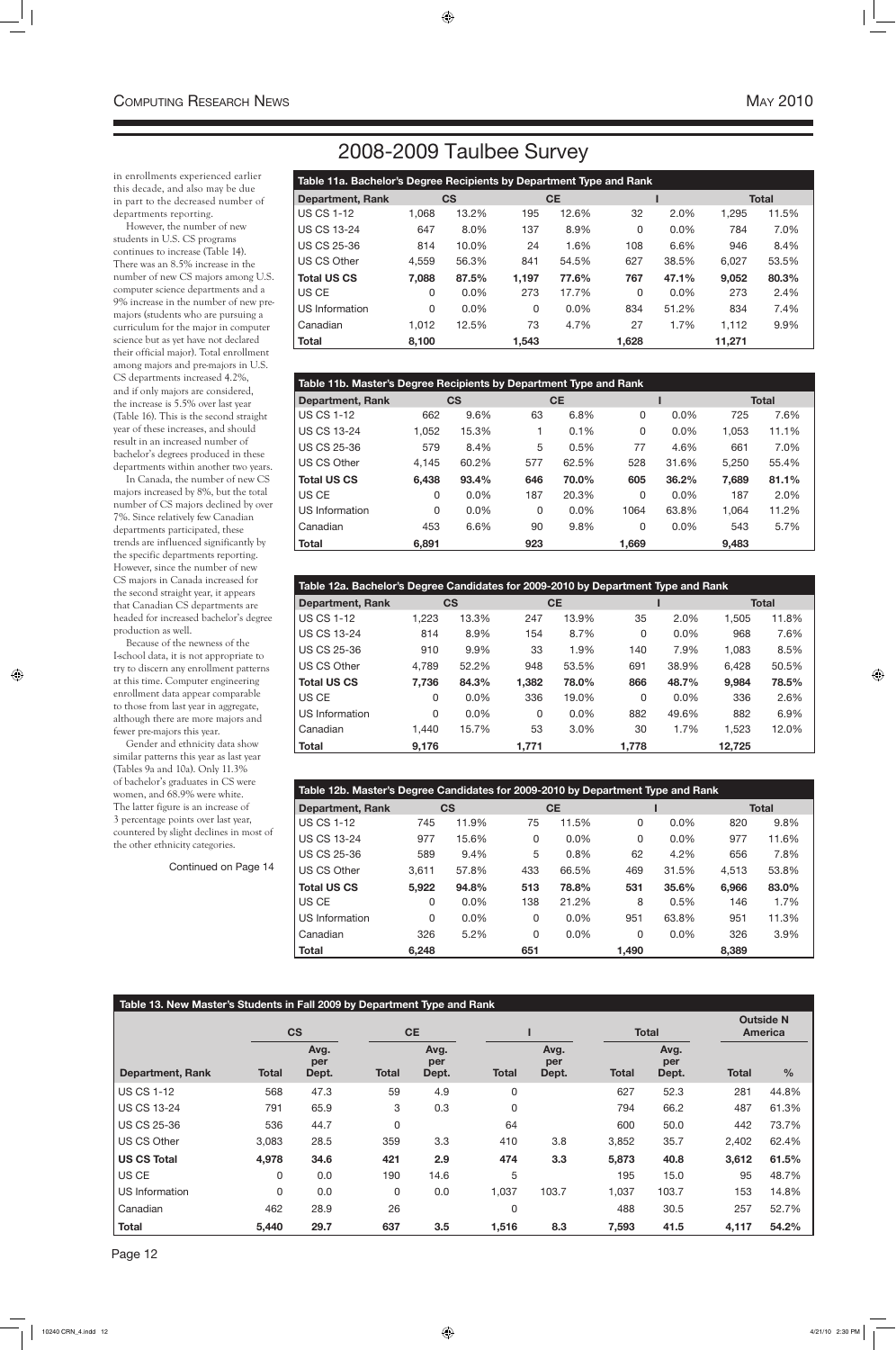| Table 17. Actual and Anticipated Faculty Size by Position |               |                  |           |     |                                 |  |  |  |  |  |
|-----------------------------------------------------------|---------------|------------------|-----------|-----|---------------------------------|--|--|--|--|--|
|                                                           | <b>Actual</b> | <b>Projected</b> |           |     |                                 |  |  |  |  |  |
|                                                           | 2009-2010     | 2010-2011        | 2011-2012 |     | <b>Expected Two-Year Growth</b> |  |  |  |  |  |
| Tenure-Track                                              | 4,458         | 4.538            | 4,642     | 184 | 4.1%                            |  |  |  |  |  |
| Researcher                                                | 625           | 628              | 643       | 18  | 2.9%                            |  |  |  |  |  |
| Postdoc                                                   | 491           | 533              | 566       | 75  | 15.3%                           |  |  |  |  |  |
| <b>Teaching Faculty</b>                                   | 512           | 588              | 615       | 103 | 20.1%                           |  |  |  |  |  |
| Other/Not Listed                                          | 226           | 229              | 229       | 3   | 1.3%                            |  |  |  |  |  |
| <b>Total</b>                                              | 6,312         | 6,516            | 6,695     | 383 | 6.1%                            |  |  |  |  |  |

| Table 18. Actual and Anticipated Faculty Size by Department Type and Rank |               |           |                  |                                 |       |  |  |  |  |  |
|---------------------------------------------------------------------------|---------------|-----------|------------------|---------------------------------|-------|--|--|--|--|--|
|                                                                           | <b>Actual</b> |           | <b>Projected</b> |                                 |       |  |  |  |  |  |
|                                                                           | 2009-2010     | 2010-2011 | 2011-2012        | <b>Expected Two-Year Growth</b> |       |  |  |  |  |  |
| <b>US CS 1-12</b>                                                         | 792           | 813       | 825              | 33                              | 4.2%  |  |  |  |  |  |
| <b>US CS 13-24</b>                                                        | 702           | 726       | 745              | 43                              | 6.1%  |  |  |  |  |  |
| <b>US CS 25-36</b>                                                        | 591           | 620       | 650              | 59                              | 10.0% |  |  |  |  |  |
| US CS Other                                                               | 3.018         | 3,119     | 3,209            | 191                             | 6.3%  |  |  |  |  |  |
| US CS Total                                                               | 5.103         | 5.278     | 5,429            | 326                             | 6.4%  |  |  |  |  |  |
| US CE                                                                     | 222           | 223       | 235              | 13                              | 5.9%  |  |  |  |  |  |
| US Information                                                            | 275           | 284       | 291              | 16                              | 5.8%  |  |  |  |  |  |
| Canadian                                                                  | 712           | 730       | 739              | 27                              | 3.8%  |  |  |  |  |  |
| <b>Total</b>                                                              | 6.312         | 6.515     | 6.694            | 382                             | 6.1%  |  |  |  |  |  |

| Table 15. Master's Degree Total Enrollment by Department Type and Rank |              |         |           |       |       |       |              |         |  |  |  |
|------------------------------------------------------------------------|--------------|---------|-----------|-------|-------|-------|--------------|---------|--|--|--|
| <b>Department, Rank</b>                                                | CS           |         | <b>CE</b> |       |       |       | <b>Total</b> |         |  |  |  |
| <b>US CS 1-12</b>                                                      | 1,228        | 7.9%    | 80        | 4.7%  | 0     | 0.0%  | 1,308        | $6.0\%$ |  |  |  |
| <b>US CS 13-24</b>                                                     | 1,753        | 11.3%   | 3         | 0.2%  | 0     | 0.0%  | 1,756        | 8.0%    |  |  |  |
| <b>US CS 25-36</b>                                                     | 1.034        | 6.7%    | 7         | 0.4%  | 160   | 3.4%  | 1,201        | 5.5%    |  |  |  |
| US CS Other                                                            | 10,539       | 68.1%   | 993       | 58.5% | 1,601 | 34.1% | 13,133       | 60.1%   |  |  |  |
| <b>Total US CS</b>                                                     | 14,554       | 94.1%   | 1,083     | 63.8% | 1,761 | 37.5% | 17,398       | 79.6%   |  |  |  |
| US CE                                                                  | 0            | $0.0\%$ | 473       | 27.9% | 34    | 0.7%  | 507          | 2.3%    |  |  |  |
| US Information                                                         | $\mathbf{0}$ | $0.0\%$ | 20        | 1.2%  | 2,607 | 55.6% | 2,627        | 12.0%   |  |  |  |
| Canadian                                                               | 1,190        | 7.7%    | 93        | 5.5%  | 0     | 0.0%  | 1,283        | 5.9%    |  |  |  |
| <b>Total</b>                                                           | 15,744       |         | 1,669     |       | 4,402 |       | 21,815       |         |  |  |  |

Averages per department are computed for departments with nonzero values, when there are 3 or more in a cell

| Table 14. New Undergraduate Students in Fall 2009 by Department Type and Rank |                      |              |                                   |                      |              |                                   |                      |              |                                   |              |                                   |
|-------------------------------------------------------------------------------|----------------------|--------------|-----------------------------------|----------------------|--------------|-----------------------------------|----------------------|--------------|-----------------------------------|--------------|-----------------------------------|
|                                                                               |                      | <b>CS</b>    |                                   | <b>CE</b>            |              |                                   |                      |              | <b>Total</b>                      |              |                                   |
| Department,<br><b>Rank</b>                                                    | Pre-<br><b>Major</b> | <b>Major</b> | Avg.<br><b>Major</b><br>per Dept. | Pre-<br><b>Major</b> | <b>Major</b> | Avg.<br><b>Major</b><br>per Dept. | Pre-<br><b>Major</b> | <b>Major</b> | Avg.<br><b>Major</b><br>per Dept. | <b>Major</b> | Avg.<br><b>Major</b><br>per Dept. |
| <b>US CS 1-12</b>                                                             | 272                  | 819          | 81.9                              | 0                    | 254          | 84.7                              | 0                    | 16           |                                   | 1,089        | 108.9                             |
| <b>US CS 13-24</b>                                                            | 113                  | 818          | 68.2                              | 0                    | 308          | 61.6                              | 0                    | 0            |                                   | 1,126        | 93.8                              |
| <b>US CS 25-36</b>                                                            | 262                  | 855          | 85.5                              | 0                    | 36           | 36.0                              | 35                   | 97           |                                   | 988          | 98.8                              |
| <b>US CS Other</b>                                                            | 1,573                | 6,988        | 72.0                              | 404                  | 1,700        | 51.5                              | 18                   | 771          | 45.4                              | 9,459        | 97.5                              |
| <b>Total US CS</b>                                                            | 2,220                | 9,480        | 73.5                              | 404                  | 2,298        | 54.7                              | 53                   | 884          | 44.2                              | 12,662       | 98.2                              |
| US CE                                                                         | 0                    | 0            | 0.0                               | 26                   | 644          | 64.4                              | 0                    | 0            |                                   | 644          | 64.4                              |
| <b>US Information</b>                                                         | 0                    | 0            | 0.0                               | 0                    | 5            | 0.0                               | 87                   | 349          | 58.2                              | 354          | 59.0                              |
| Canadian                                                                      | 295                  | 2,205        | 147.0                             | 0                    | 69           | 34.5                              | 0                    | 0            |                                   | 2,274        | 151.6                             |
| <b>Total</b>                                                                  | 2,515                | 11,685       |                                   | 430                  | 3,016        |                                   | 140                  | 1,233        |                                   | 15,934       |                                   |

Averages per department are computed for departments with nonzero values, when there are 3 or more in a cell

| Table 16. Bachelor's Degree Program Total Enrollment by Department Type and Rank |                      |              |                                   |                      |              |                                   |                      |              |                                   |              |                                   |
|----------------------------------------------------------------------------------|----------------------|--------------|-----------------------------------|----------------------|--------------|-----------------------------------|----------------------|--------------|-----------------------------------|--------------|-----------------------------------|
|                                                                                  |                      | <b>CS</b>    |                                   | <b>CE</b>            |              |                                   |                      |              |                                   | <b>Total</b> |                                   |
| Department.<br><b>Rank</b>                                                       | Pre-<br><b>Major</b> | <b>Major</b> | Avg.<br><b>Major</b><br>per Dept. | Pre-<br><b>Major</b> | <b>Major</b> | Avg.<br><b>Major</b><br>per Dept. | Pre-<br><b>Major</b> | <b>Major</b> | Avg.<br><b>Major</b><br>per Dept. | <b>Major</b> | Avg.<br><b>Major</b><br>per Dept. |
| <b>US CS 1-12</b>                                                                | 908                  | 4,091        | 340.9                             | 0                    | 672          | 168.0                             | 0                    | 78           | 78.0                              | 4,841        | 403.4                             |
| <b>US CS 13-24</b>                                                               | 178                  | 2,953        | 246.1                             | 0                    | 574          | 95.7                              | 0                    |              | 1.0                               | 3,528        | 294.0                             |
| <b>US CS 25-36</b>                                                               | 453                  | 2,882        | 240.2                             | 0                    | 104          | 104.0                             | 150                  | 545          | 272.5                             | 3,531        | 294.3                             |
| <b>US CS Other</b>                                                               | 3,633                | 22,780       | 219.0                             | 798                  | 4,972        | 134.4                             | 84                   | 2,927        | 182.9                             | 30,679       | 295.0                             |
| <b>Total US CS</b>                                                               | 5,172                | 32,706       | 233.6                             | 798                  | 6,322        | 131.7                             | 234                  | 3,551        | 177.6                             | 42,579       | 304.1                             |
| US CE                                                                            |                      | $\Omega$     |                                   | 92                   | 1,439        | 143.9                             | 0                    | 0            |                                   | ,439         | 143.9                             |
| US Information                                                                   | $\Omega$             | $\mathbf{0}$ |                                   | 0                    | 0            |                                   | 873                  | 2,863        | 477.2                             | 2,863        | 477.2                             |
| Canadian                                                                         | 176                  | 7,441        | 465.1                             | 0                    | 189          | 94.5                              | 0                    | O            |                                   | 7,630        | 476.9                             |
| <b>Total</b>                                                                     | 5,348                | 40,147       |                                   | 890                  | 7,950        |                                   | 1,107                | 6,414        |                                   | 54,511       |                                   |

Averages per department are computed for departments with nonzero values, when there are 3 or more in a cell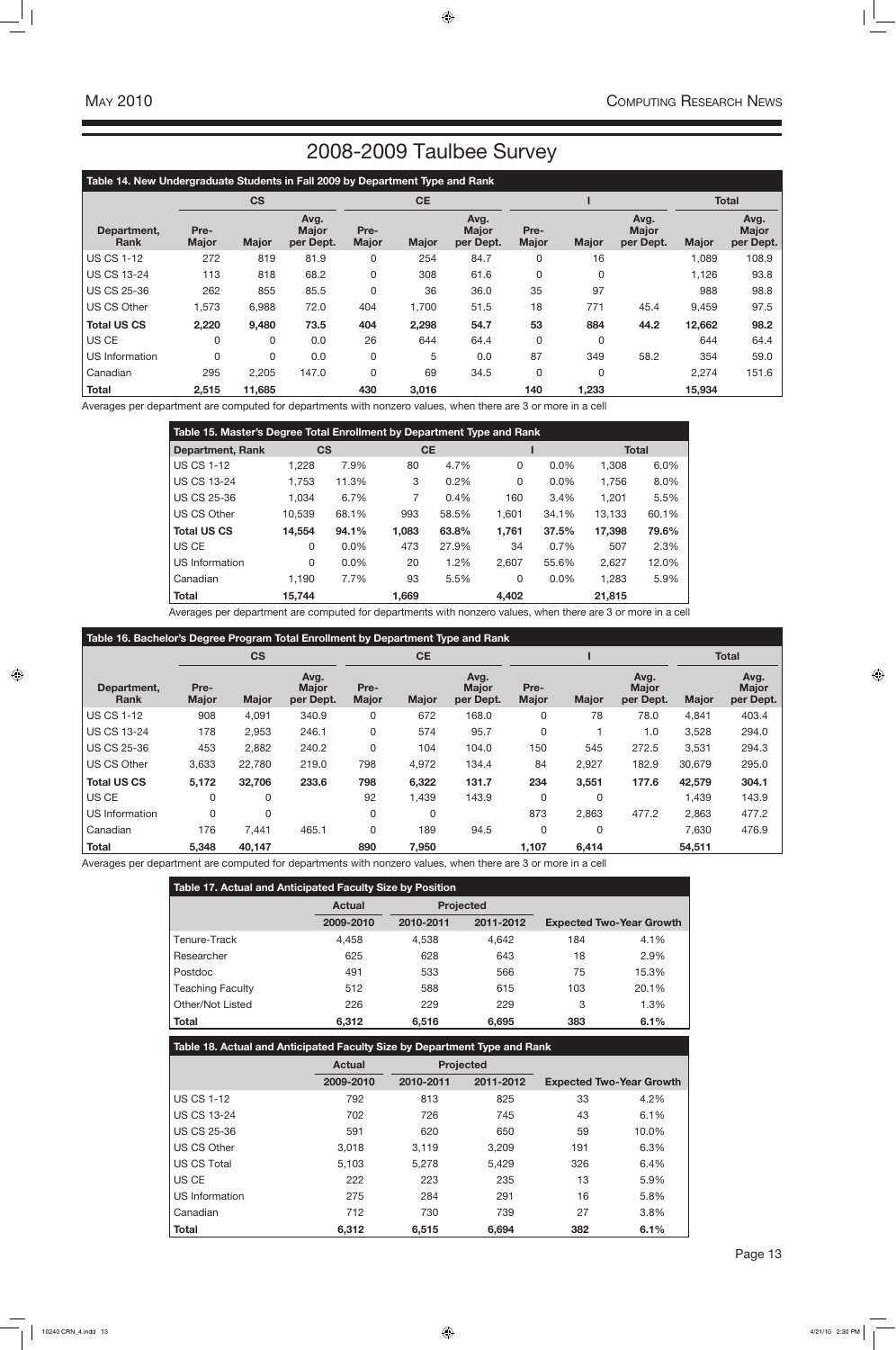# 2008-2009 Taulbee Survey

Continued on Page 16

| Table 18a. Actual and Anticipated CS Faculty Size by Position and Department Rank |       |               |       |                  |       |           |                |                             |  |  |  |  |
|-----------------------------------------------------------------------------------|-------|---------------|-------|------------------|-------|-----------|----------------|-----------------------------|--|--|--|--|
|                                                                                   |       | <b>Actual</b> |       | <b>Projected</b> |       |           |                |                             |  |  |  |  |
|                                                                                   |       | 2009-2010     |       | 2010-2011        |       | 2011-2012 |                | <b>Expected 2-Yr Growth</b> |  |  |  |  |
| <b>US CS 1-12</b>                                                                 | Total | Average       | Total | Average          | Total | Average   | #              | %                           |  |  |  |  |
| <b>TenureTrack</b>                                                                | 498   | 41.5          | 507   | 42.3             | 510   | 42.5      | 12             | 2.4%                        |  |  |  |  |
| Research                                                                          | 64    | 5.3           | 65    | 5.4              | 66    | 5.5       | 2              | 3.1%                        |  |  |  |  |
| Postdoc                                                                           | 65    | 5.4           | 69    | 5.8              | 74    | 6.2       | 9              | 13.8%                       |  |  |  |  |
| Teaching                                                                          | 127   | 10.6          | 133   | 11.1             | 135   | 11.3      | 8              | 6.3%                        |  |  |  |  |
| Other                                                                             | 38    | 3.2           | 39    | 3.3              | 40    | 3.3       | $\overline{c}$ | 5.3%                        |  |  |  |  |
| <b>US CS 13-24</b>                                                                |       |               |       |                  |       |           |                |                             |  |  |  |  |
| <b>TenureTrack</b>                                                                | 398   | 33.2          | 410   | 34.2             | 422   | 35.2      | 24             | 6.0%                        |  |  |  |  |
| Research                                                                          | 63    | 5.3           | 65    | 5.4              | 66    | 5.5       | 3              | 4.8%                        |  |  |  |  |
| Postdoc                                                                           | 124   | 10.3          | 130   | 10.8             | 133   | 11.1      | 9              | 7.3%                        |  |  |  |  |
| Teaching                                                                          | 68    | 5.7           | 72    | 6.0              | 75    | 6.3       | $\overline{7}$ | 10.3%                       |  |  |  |  |
| Other                                                                             | 49    | 4.1           | 49    | 4.1              | 49    | 4.1       | 0              | 0.0%                        |  |  |  |  |
| <b>US CS 25-36</b>                                                                |       |               |       |                  |       |           |                |                             |  |  |  |  |
| <b>TenureTrack</b>                                                                | 398   | 33.2          | 411   | 34.3             | 426   | 35.5      | 28             | 7.0%                        |  |  |  |  |
| Research                                                                          | 47    | 3.9           | 46    | 3.8              | 46    | 3.8       | $-1$           | $-2.1%$                     |  |  |  |  |
| Postdoc                                                                           | 72    | 6.0           | 82    | 6.8              | 89    | 7.4       | 17             | 23.6%                       |  |  |  |  |
| Teaching                                                                          | 38    | 3.2           | 45    | 3.8              | 51    | 4.3       | 13             | 34.2%                       |  |  |  |  |
| Other                                                                             | 36    | 3.0           | 36    | 3.0              | 37    | 3.1       |                | 2.8%                        |  |  |  |  |
| <b>US CS Other</b>                                                                |       |               |       |                  |       |           |                |                             |  |  |  |  |
| <b>TenureTrack</b>                                                                | 2,265 | 19.7          | 2,307 | 20.1             | 2,366 | 20.6      | 101            | 4.5%                        |  |  |  |  |
| Research                                                                          | 318   | 2.8           | 319   | 2.8              | 329   | 2.9       | 11             | 3.5%                        |  |  |  |  |
| Postdoc                                                                           | 167   | 1.5           | 180   | 1.6              | 193   | 1.7       | 26             | 15.6%                       |  |  |  |  |
| Teaching                                                                          | 180   | 1.6           | 222   | 1.9              | 232   | 2.0       | 52             | 28.9%                       |  |  |  |  |
| Other                                                                             | 87    | 0.8           | 90    | 0.8              | 88    | 0.8       |                | 1.1%                        |  |  |  |  |

### Faculty Demographics (Tables 17-23)

For the first time in recent memory, actual faculty size declined this year, both in terms of total faculty as well as tenure-track faculty. Tenuretrack faculty totals are down 6.7% from last year, and the total number of faculty is down 1.5% (Table 17). These declines are mitigated by the decrease in the number of departments reporting, particularly with respect to Canadian departments. Among U.S. CS departments the overall decline was 3%, but the top 24 departments experienced 1%-3% increases in the number of tenure-track faculty, while lower ranked departments experienced 4%-5% declines in their tenure-track faculty size (Table 18a). In aggregate, U.S. CS departments overestimated their faculty size by more than 6%.

There was a 7.7% increase in the number of postdocs and a 21% increase in the number of teaching faculty among the reporting departments. At U.S. CS departments the number of postdocs was fairly constant among top 24 departments, with significant increases at the lower rankings, while for teaching faculty there were at least 25% increases in all the ranking strata. At least some of the increase in postdocs undoubtedly is due to the new Computing Innovation Fellows program (information at http://cifellows.org/ ). Table 18b shows the clear effects of the economy on faculty hiring this past year. Whereas in 2007-08 there were 505 reported tenure-track faculty vacancies in the reporting departments, in 2008-09 there were only 254, roughly a 50% decrease. Among U.S. CS departments the decline was 38% and among U.S. I departments the decline was over 60%. Among all departments, the fraction of these positions that were filled rose from 26.7% in 2007-08 to 35.4% in 2008-09. This likely is

|                    | Table 18b. Vacant Positions 2008-2009 by Position and Department Rank and Type |                |                            |            |
|--------------------|--------------------------------------------------------------------------------|----------------|----------------------------|------------|
|                    |                                                                                |                | Vacant Positions 2008-2009 |            |
|                    | <b>Tried to fill</b>                                                           | <b>Filled</b>  | <b>Unfilled</b>            | % Unfilled |
| <b>US CS 1-12</b>  |                                                                                |                |                            |            |
| <b>TenureTrack</b> | 21                                                                             | 17             | $\boldsymbol{9}$           | 42.9%      |
| Research           | $\overline{4}$                                                                 | 3              | 1                          | 25.0%      |
| Postdoc            | 24                                                                             | 24             | $\boldsymbol{0}$           | 0.0%       |
| Teaching           | 25                                                                             | 25             | 0                          | 0.0%       |
| <b>US CS 13-24</b> |                                                                                |                |                            |            |
| <b>TenureTrack</b> | 22                                                                             | 16             | 6                          | 27.3%      |
| Research           | 1                                                                              | 1              | $\boldsymbol{0}$           | 0.0%       |
| Postdoc            | $\boldsymbol{9}$                                                               | 9              | $\boldsymbol{0}$           | 0.0%       |
| Teaching           | 27                                                                             | 27             | 0                          | 0.0%       |
| <b>US CS 25-36</b> |                                                                                |                |                            |            |
| <b>TenureTrack</b> | 25                                                                             | 16             | $\boldsymbol{9}$           | 36.0%      |
| Research           | $6\,$                                                                          | 4              | $\overline{c}$             | 33.3%      |
| Postdoc            | 24                                                                             | 23             | $\overline{c}$             | 8.3%       |
| Teaching           | 31                                                                             | 17             | 14                         | 45.2%      |
| US CS Other        |                                                                                |                |                            |            |
| <b>TenureTrack</b> | 131                                                                            | 91             | 48                         | 36.6%      |
| Research           | 49                                                                             | 45             | 1                          | 2.0%       |
| Postdoc            | 68                                                                             | 61             | 4                          | 5.9%       |
| Teaching           | 48                                                                             | 43             | $\overline{2}$             | 4.2%       |
| <b>US CS Total</b> |                                                                                |                |                            |            |
| <b>TenureTrack</b> | 199                                                                            | 140            | 72                         | 36.2%      |
| Research           | 60                                                                             | 53             | 4                          | 6.7%       |
| Postdoc            | 125                                                                            | 117            | 6                          | 4.8%       |
| Teaching           | 131                                                                            | 112            | 16                         | 12.2%      |
| US CE              |                                                                                |                |                            |            |
| <b>TenureTrack</b> | 16                                                                             | 15             | 1                          | 6.3%       |
| Research           | 26                                                                             | 26             | 0                          | 0.0%       |
| Postdoc            | 15                                                                             | 15             | 0                          | 0.0%       |
| Teaching           | 12                                                                             | 12             | 1                          | 8.3%       |
| US Information     | 16                                                                             | 15             | $\mathbf{1}$               |            |
| <b>TenureTrack</b> | 18                                                                             | 14             | 4                          | 22.2%      |
| Research           | 12                                                                             | 12             | 0                          | 0.0%       |
| Postdoc            | $\overline{7}$                                                                 | $\overline{7}$ | 0                          | 0.0%       |
| Teaching           | 0                                                                              | 0              | 0                          |            |
| Canadian           |                                                                                |                |                            |            |
| <b>TenureTrack</b> | 21                                                                             | 8              | 13                         | 61.9%      |
| Research           | $\overline{4}$                                                                 | 4              | 0                          | 0.0%       |
| Postdoc            | 10                                                                             | 9              | 1                          | 10.0%      |
| Teaching           | 19                                                                             | 19             | 0                          | 0.0%       |
| Total              |                                                                                |                |                            |            |
| <b>TenureTrack</b> | 254                                                                            | 177            | 90                         | 35.4%      |
| Research           | 102                                                                            | 95             | 4                          | 3.9%       |
| Postdoc            | 157                                                                            | 148            | $\overline{7}$             | 4.5%       |
| Teaching           | 162                                                                            | 143            | 17                         | 10.5%      |
|                    |                                                                                |                |                            |            |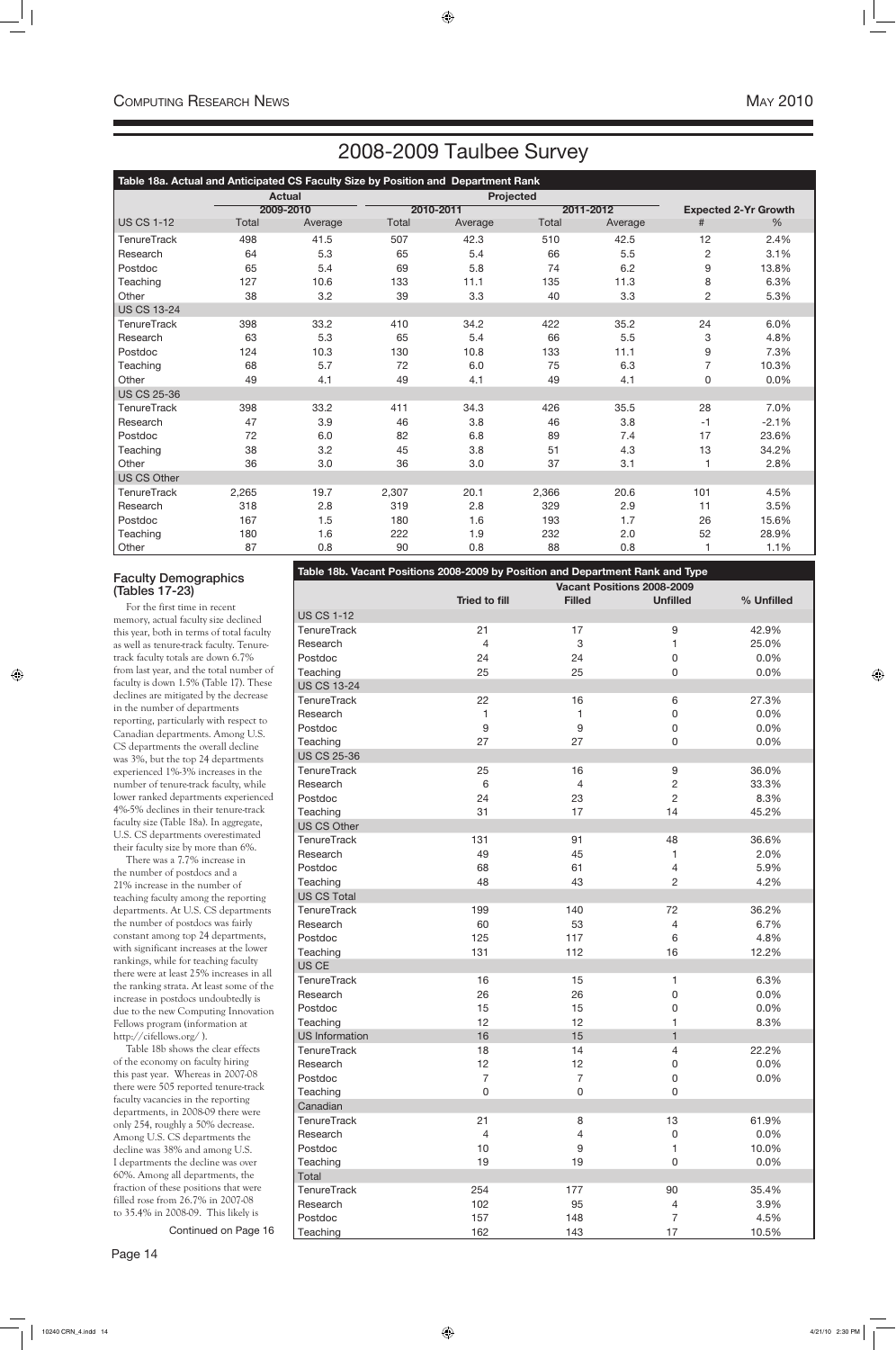# 2008-2009 Taulbee Survey

### **Table 21. Gender of Current Faculty**

|                    |       | <b>Full</b> | <b>Associate</b> |       |     | <b>Assistant</b> |     | <b>Teaching</b><br><b>Faculty</b> |     | <b>Research</b><br><b>Faculty</b> |     | <b>Postdocs</b> | <b>Total</b> |       |
|--------------------|-------|-------------|------------------|-------|-----|------------------|-----|-----------------------------------|-----|-----------------------------------|-----|-----------------|--------------|-------|
| Male               | .797  | 87.7%       | .298             | 84.1% | 729 | 75.7%            | 526 | 73.2%                             | 439 | 83.8%                             | 476 | 87.2%           | 5,265        | 83.0% |
| Female             | 253   | 12.3%       | 245              | 15.9% | 234 | 24.3%            | 193 | 26.8%                             | 85  | 16.2%                             | 70  | 12.8%           | 1,080        | 17.0% |
| Total gender known | 2,050 |             | 1,543            |       | 963 |                  | 719 |                                   | 524 |                                   | 546 |                 | 6,345        |       |
| Gender unknown     | 8     |             | 6                |       |     |                  |     |                                   |     |                                   |     |                 | 18           |       |
| Total              | 2,058 |             | 1,549            |       | 965 |                  | 721 |                                   | 524 |                                   | 546 |                 | 6,363        |       |

### **Table 22. Ethnicity of Current Faculty**

|                                                |       | Full  |                | <b>Associate</b> |                | <b>Assistant</b> |              | <b>Teaching</b><br><b>Faculty</b> |              | <b>Research</b><br><b>Faculty</b> |                | <b>Postdocs</b> |       | <b>Total</b> |
|------------------------------------------------|-------|-------|----------------|------------------|----------------|------------------|--------------|-----------------------------------|--------------|-----------------------------------|----------------|-----------------|-------|--------------|
| Nonresident Alien                              | 6     | 0.3%  | 35             | 2.6%             | 147            | 16.6%            | 16           | 2.5%                              | 77           | 16.3%                             | 165            | 37.5%           | 446   | 8.0%         |
| American Indian or<br>Alaska Native            | 2     | 0.1%  | $\overline{2}$ | 0.2%             | $\overline{1}$ | 0.1%             | $\mathbf{2}$ | 0.3%                              | $\mathbf{0}$ | 0.0%                              |                | 0.2%            | 8     | 0.1%         |
| Asian                                          | 398   | 21.8% | 346            | 26.1%            | 279            | 31.5%            | 52           | 8.1%                              | 59           | 12.5%                             | 80             | 18.2%           | 1,214 | 21.7%        |
| Black or African-<br>American                  | 10    | 0.5%  | 16             | 1.2%             | 22             | 2.5%             | 16           | 2.5%                              | 4            | 0.8%                              | $\overline{7}$ | 1.6%            | 75    | 1.3%         |
| Native Hawaiian or<br>Pacific Islander         | 13    | 0.7%  | $\overline{2}$ | 0.2%             | $\overline{7}$ | 0.8%             | 1            | 0.2%                              | 5            | 1.1%                              | $\Omega$       | 0.0%            | 28    | 0.5%         |
| White                                          | 1,342 | 73.6% | 887            | 66.9%            | 406            | 45.8%            | 542          | 84.3%                             | 314          | 66.4%                             | 175            | 39.8%           | 3,666 | 65.6%        |
| Multiracial, not<br>Hispanic                   | 19    | 1.0%  | $\overline{2}$ | 0.2%             | $\overline{4}$ | 0.5%             | 1            | 0.2%                              | 1            | 0.2%                              | 0              | 0.0%            | 27    | 0.5%         |
| Resident Hispanic,<br>any race                 | 33    | 1.8%  | 35             | 2.6%             | 21             | 2.4%             | 13           | 2.0%                              | 13           | 2.7%                              | 12             | 2.7%            | 127   | 2.3%         |
| <b>Total have</b><br><b>Residency Data for</b> | 1,823 |       | 1,325          |                  | 887            |                  | 643          |                                   | 473          |                                   | 440            |                 | 5,591 |              |
| Resident, race/<br>ethnicity unknown           | 69    |       | 83             |                  | 36             |                  | 31           |                                   | 39           |                                   | 63             |                 | 321   |              |
| <b>Residency Unknown</b>                       | 166   |       | 141            |                  | 42             |                  | 47           |                                   | 12           |                                   | 43             |                 | 451   |              |
| <b>Total</b>                                   | 2,058 |       | 1,549          |                  | 965            |                  | 721          |                                   | 524          |                                   | 546            |                 | 6,363 |              |

| <b>Table 22a. Part-Time Faculty</b> |              | Table 23. Faculty Losses                |
|-------------------------------------|--------------|-----------------------------------------|
|                                     | <b>Total</b> |                                         |
| Full Professor                      | 95           | <b>Died</b>                             |
| Associate Professor                 | 47           | Retired                                 |
| Assistant Professor                 | 32           | <b>Took Academic Position Elsewhere</b> |
| <b>Teaching Faculty</b>             | 227          | <b>Took Nonacademic Position</b>        |
| <b>Research Faculty</b>             | 50           | Remained, but Changed to Part-Time      |
| Postdoctorate                       | 11           | Other                                   |
| <b>Total</b>                        | 462          | <b>Unknown</b>                          |

**Total 191**

|              | <b>Table 19. Gender of Newly Hired Faculty</b> |              |    |                   |     |                |    |                         |     |              |  |  |  |  |
|--------------|------------------------------------------------|--------------|----|-------------------|-----|----------------|----|-------------------------|-----|--------------|--|--|--|--|
|              |                                                | Tenure-track |    | <b>Researcher</b> |     | <b>Postdoc</b> |    | <b>Teaching Faculty</b> |     | <b>Total</b> |  |  |  |  |
| Male         | 159                                            | 76.4%        | 38 | 76.0%             | 116 | 84.7%          | 43 | 75.4%                   | 356 | 78.8%        |  |  |  |  |
| Female       | 48                                             | 23.1%        | 12 | 24.0%             | 21  | 15.3%          | 14 | 24.6%                   | 95  | 21.0%        |  |  |  |  |
| Unknown      |                                                |              |    |                   |     |                | Ü  |                         |     |              |  |  |  |  |
| <b>Total</b> | 208                                            |              | 50 |                   | 137 |                | 57 |                         | 452 |              |  |  |  |  |

### **Table 20. Ethnicity of Newly Hired Faculty**

|                                      |     | <b>Tenure-Track</b> |    | <b>Researcher</b> |     | <b>Postdoc</b> |              | <b>Teaching Faculty</b> | <b>Total</b> |
|--------------------------------------|-----|---------------------|----|-------------------|-----|----------------|--------------|-------------------------|--------------|
| Nonresident Alien                    | 47  | 23.4%               | 15 | 30.6%             | 50  | 38.5%          | 6            | 11.1%                   | 118          |
| American Indian or Alaska Native     |     | 0.5%                | 0  | $0.0\%$           | 0   | 0.0%           | $\Omega$     | $0.0\%$                 |              |
| Asian                                | 44  | 21.9%               | 9  | 18.4%             | 16  | 12.3%          | 5            | 9.3%                    | 74           |
| <b>Black or African-American</b>     | 4   | 2.0%                | 0  | $0.0\%$           | 3   | 2.3%           | 2            | 3.7%                    | 9            |
| Native Hawaiian or Pacific Islander  |     | 0.5%                | 0  | $0.0\%$           | 0   | 0.0%           | $\mathbf{0}$ | $0.0\%$                 |              |
| White                                | 94  | 46.8%               | 22 | 44.9%             | 54  | 41.5%          | 33           | 61.1%                   | 203          |
| Multiracial, not Hispanic            |     | 0.0%                | 0  | 0.0%              | 0   | 0.0%           | 4            | 7.4%                    | 4            |
| Resident Hispanic, any race          | 3   | 1.5%                | 0  | $0.0\%$           | 3   | 2.3%           | 2            | 3.7%                    | 8            |
| Resident, race/ethnicity unknown     |     | 3.5%                | 3  | 6.1%              | 4   | 3.1%           | 2            | 3.7%                    | 16           |
| <b>Total have Residency Data for</b> | 201 |                     | 49 |                   | 130 |                | 54           |                         | 434          |
| <b>Residency Unknown</b>             |     |                     |    |                   |     |                | 3            |                         | 18           |
| <b>Total</b>                         | 208 |                     | 50 |                   | 137 |                | 57           |                         | 452          |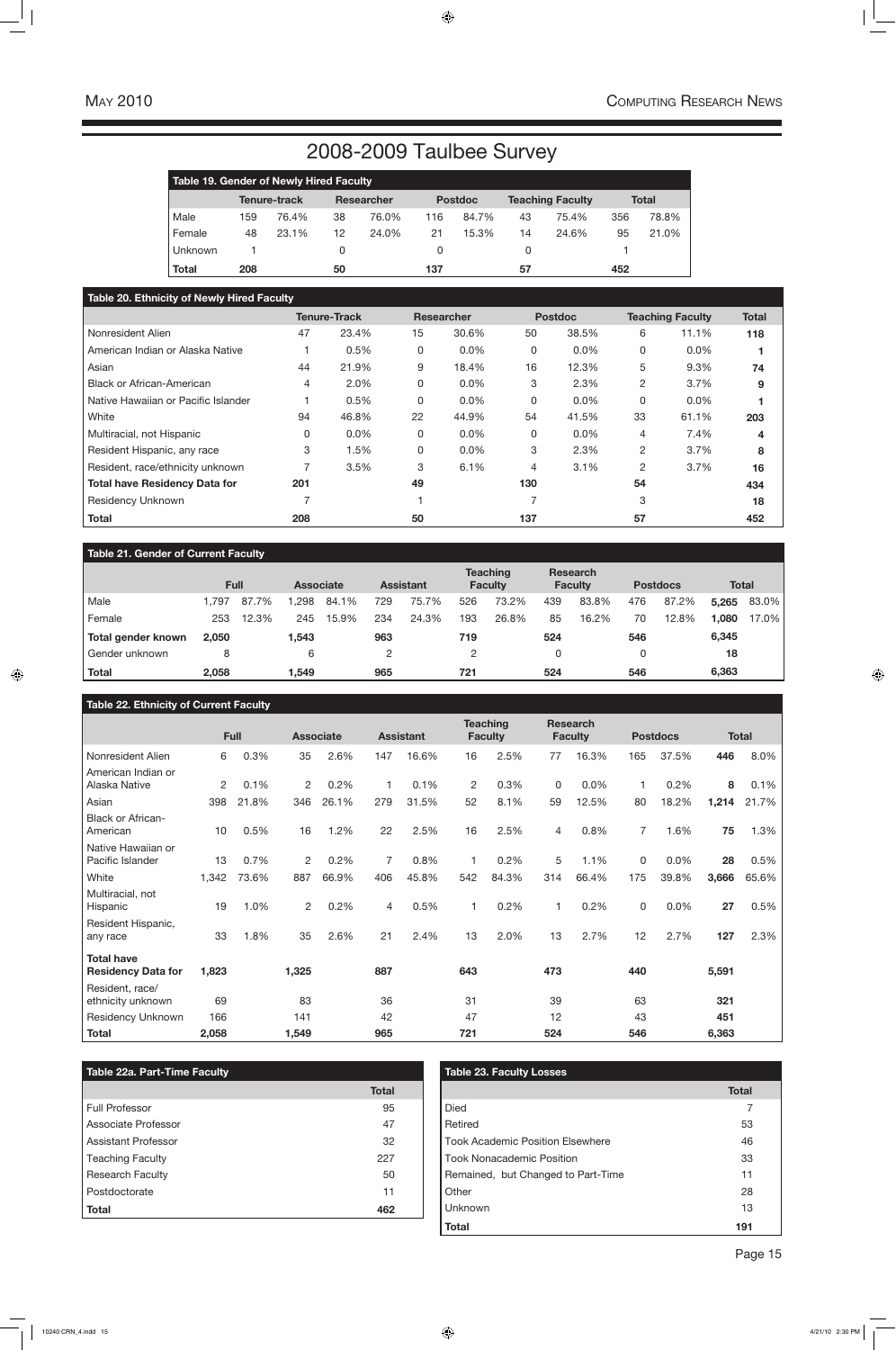## 2008-2009 Taulbee Survey

### **Table 24-1. Total Expenditure from External Sources for CS/CE Research**

|                         | <b>Total Expenditure</b> |              |               |                |  |  |  |  |  |
|-------------------------|--------------------------|--------------|---------------|----------------|--|--|--|--|--|
| <b>Department, Rank</b> | <b>Minimum</b>           | <b>Mean</b>  | <b>Median</b> | <b>Maximum</b> |  |  |  |  |  |
| <b>US CS 1-12</b>       | \$1,686,659              | \$21,604,910 | \$15,610,640  | \$82,574,000   |  |  |  |  |  |
| <b>US CS 13-24</b>      | \$3,464,676              | \$10,660,660 | \$9,983,789   | \$23,376,000   |  |  |  |  |  |
| <b>US CS 25-36</b>      | \$425,000                | \$7,198,167  | \$5,972,729   | \$22,184,000   |  |  |  |  |  |
| <b>US CS Other</b>      | \$37,076                 | \$3,029,772  | \$2,196,843   | \$21,736,000   |  |  |  |  |  |
| US CE                   | \$89,820                 | \$3,545,513  | \$2,557,887   | \$12,095,000   |  |  |  |  |  |
| US Info                 | \$658,829                | \$3,077,862  | \$2,026,091   | \$9,257,279    |  |  |  |  |  |
| Canadian                | \$384,000                | \$4,389,572  | \$3,246,360   | \$20,522,000   |  |  |  |  |  |

### **Table 24-2. Per Capita Expenditure from External Sources for CS/CE Research by Department Rank and Type**

|                            |                |             | <b>Per Capita Expenditure</b><br>(Tenure-Track Faculty Only) |                |                | Per Capita Expenditure (Tenure-Track, Research, and<br><b>Postdoctorate Faculty)</b> |               |                |  |  |  |  |  |
|----------------------------|----------------|-------------|--------------------------------------------------------------|----------------|----------------|--------------------------------------------------------------------------------------|---------------|----------------|--|--|--|--|--|
| Department,<br><b>Rank</b> | <b>Minimum</b> | <b>Mean</b> | <b>Median</b>                                                | <b>Maximum</b> | <b>Minimum</b> | <b>Mean</b>                                                                          | <b>Median</b> | <b>Maximum</b> |  |  |  |  |  |
| <b>US CS 1-12</b>          | \$38,333       | \$409,349   | \$377,916                                                    | \$907,411      | \$31,234       | \$337,604                                                                            | \$336,127     | \$698,699      |  |  |  |  |  |
| <b>US CS 13-24</b>         | \$160,763      | \$304,812   | \$317,886                                                    | \$519,462      | \$134,693      | \$224,029                                                                            | \$197,769     | \$304,909      |  |  |  |  |  |
| <b>US CS 25-36</b>         | \$53,125       | \$209,757   | \$195,689                                                    | \$313,122      | \$47,222       | \$205,699                                                                            | \$148,678     | \$773,027      |  |  |  |  |  |
| <b>US CS Other</b>         | \$3,090        | \$141.260   | \$103,528                                                    | \$109,022      | \$2,852        | \$119,276                                                                            | \$84,787      | \$981,200      |  |  |  |  |  |
| US CE                      | \$29,940       | \$224,056   | \$180,304                                                    | \$806,349      | \$25,663       | \$179,993                                                                            | \$127,894     | \$604,762      |  |  |  |  |  |
| US Info                    | \$34,619       | \$804,047   | \$88,898                                                     | \$6,411,631    | \$25,964       | \$293,231                                                                            | \$62,445      | \$2,137,210    |  |  |  |  |  |
| Canadian                   | \$15,360       | \$116,018   | \$112,112                                                    | \$446,141      | \$12,387       | \$100,194                                                                            | \$94,614      | \$360,043      |  |  |  |  |  |

### **Table 25. Graduate Students Supported as Full-Time Students by Department Type and Rank**

|                     |                   | <b>Number on Institutional Funds</b> |     |                               |                                       |                                                                                                             |          |             |                 |                                      |                               |             | <b>Number on External Funds</b> |                                       |                                                                                                    |           |          |              |    |          |
|---------------------|-------------------|--------------------------------------|-----|-------------------------------|---------------------------------------|-------------------------------------------------------------------------------------------------------------|----------|-------------|-----------------|--------------------------------------|-------------------------------|-------------|---------------------------------|---------------------------------------|----------------------------------------------------------------------------------------------------|-----------|----------|--------------|----|----------|
| Department,<br>Rank | <b>Assistants</b> | <b>Teaching</b>                      |     | Research<br><b>Assistants</b> | <b>Full-Support</b><br><b>Fellows</b> | <b>Graduate</b><br><b>Assistants</b><br>for<br>Computer<br><b>Systems</b><br><b>Other</b><br><b>Support</b> |          |             |                 | <b>Teaching</b><br><b>Assistants</b> | Research<br><b>Assistants</b> |             |                                 | <b>Full-Support</b><br><b>Fellows</b> | <b>Graduate</b><br><b>Assistants</b><br>for<br><b>Computer</b><br><b>Systems</b><br><b>Support</b> |           |          | <b>Other</b> |    |          |
| <b>US CS 1-12</b>   |                   | 487 17.9%                            |     | 288 10.6%                     | 223                                   | 8.2%                                                                                                        | $\Omega$ | $0.0\%$     | 21              | 0.8%                                 |                               | $0\ 0.0\%$  |                                 | 1,523 56.0%                           | 176                                                                                                | 6.5%      | $\Omega$ | $0.0\%$      |    | $30.1\%$ |
| US CS 13-24         |                   | 252 18.1%                            | 44  | 3.2%                          | 138                                   | 9.9%                                                                                                        | $\Omega$ | 0.0%        |                 | $10.1\%$                             | 10                            | 0.7%        |                                 | 792 56.9%                             |                                                                                                    | 153 11.0% | 0        | $0.0\%$      |    | $20.1\%$ |
| US CS 25-36         |                   | 354 29.2%                            | 78  | 6.4%                          | 61                                    | 5.0%                                                                                                        | 4        | 0.3%        | 5               | $0.4\%$                              |                               | $1 \t0.1\%$ |                                 | 616 50.8%                             | 92                                                                                                 | 7.6%      | 0        | $0.0\%$      |    | 1 0.1%   |
| US CS Other         |                   | .642 33.0%                           |     | 566 11.4%                     | 233                                   | 4.7%                                                                                                        | 60       | 1.2%        | 107             | 2.2%                                 |                               | 36 0.7%     |                                 | 2.174 43.7%                           | 118                                                                                                | 2.4%      | 6        | 0.1%         |    | 32 0.6%  |
| <b>US CS Total</b>  |                   | 2,735 26.6%                          | 976 | $9.5\%$                       | 655                                   | 6.4%                                                                                                        | 64       | $0.6\%$     | 134             | 1.3%                                 | 47                            | $0.5\%$     |                                 | 5,105 49.6%                           | 539                                                                                                | 5.2%      | 6        | 0.1%         |    | 38 0.4%  |
| US CE               |                   | 93 23.0%                             | 36  | 8.9%                          | 29                                    | 7.2%                                                                                                        | 4        | 1.0%        |                 | 0.2%                                 |                               | 0.2%        |                                 | 234 57.8%                             | 5                                                                                                  | 1.2%      | 2        | 0.5%         |    | $0.0\%$  |
| US<br>Information   |                   | 80 22.5%                             |     | 79 22.2%                      | 24                                    | 6.7%                                                                                                        | 8        | 2.2%        | 10 <sup>1</sup> | 2.8%                                 |                               | $0.0\%$     | 131                             | 36.8%                                 | 22                                                                                                 | 6.2%      | $\Omega$ | $0.0\%$      |    | 2 0.6%   |
| Canadian            |                   | 436 32.2%                            |     | 180 13.3%                     |                                       | 240 17.7%                                                                                                   | $\Omega$ | $0.0\%$     | $\Omega$        | $0.0\%$                              |                               | 8 0.6%      |                                 | 345 25.5%                             |                                                                                                    | 144 10.6% | $\Omega$ | $0.0\%$      |    | $0.0\%$  |
| <b>Total</b>        |                   |                                      |     | 3,344 26.9% 1,271 10.2%       | 948                                   | 7.6%                                                                                                        | 76       | $0.6\%$ 145 |                 | 1.2%                                 |                               | 56 0.5%     |                                 | 5,815 46.8%                           | 710                                                                                                | 5.7%      | 8        | 0.1%         | 40 | 0.3%     |

| Table 26-1. Fall 2009 Academic-Year Graduate Stipends by Department Type and Rank |  |  |
|-----------------------------------------------------------------------------------|--|--|
|                                                                                   |  |  |

| Department,        |                | <b>Teaching Assistantships</b> |               |                | <b>Research Assistantships</b> |                |               |                |  |  |  |
|--------------------|----------------|--------------------------------|---------------|----------------|--------------------------------|----------------|---------------|----------------|--|--|--|
| <b>Rank</b>        | <b>Minimum</b> | <b>Minimum</b>                 | <b>Median</b> | <b>Maximum</b> | <b>Minimum</b>                 | <b>Minimum</b> | <b>Median</b> | <b>Maximum</b> |  |  |  |
| <b>US CS 1-12</b>  | 14,088         | 18,588                         | 19,026        | 21,690         | 16,506                         | 18,924         | 19,026        | 21.400         |  |  |  |
| <b>US CS 13-24</b> | 2,175          | 12.060                         | 12.836        | 22,000         | 2.175                          | 16,823         | 18.918        | 24,990         |  |  |  |
| <b>US CS 25-36</b> | 14,300         | 17.406                         | 16.628        | 24,312         | 14,300                         | 17,585         | 16.620        | 24,312         |  |  |  |
| US CS Other        | 800            | 14,372                         | 15.007        | 23,400         | 980                            | 15,262         | 16.050        | 26,050         |  |  |  |
| US CE              |                | 11.219                         | 13,333        | 18,800         | 1,372                          | 12,016         | 13,300        | 22,320         |  |  |  |
| US Information     | 7,852          | 16,178                         | 16.500        | 25.041         | 7,852                          | 17.497         | 18,000        | 25,041         |  |  |  |
| Canadian           | 3,000          | 10.468                         | 9.425         | 19.233         | 6.000                          | 13.690         | 13.138        | 22,000         |  |  |  |

due to a combination of the fact that there were fewer positions available and that, in 2007-08, halts in the hiring process took place in mid-year that affected the ability of several departments to complete searches that had begun.

The fraction of women hired into tenure-track positions rose from 21.9% in 2007-08 to 23.1% in 2008-09, close to its 23.9% level of 2006-07. This year's level of tenuretrack faculty hiring is again slightly above the fraction of new Ph.D.s who were women (21.2%). The fraction of women among new postdocs rose from 14.2% to 15.3%. Again there was an increased percentage of new faculty members who are Nonresident Aliens and an increase in the percentage of Asians, offset by a decreased percentage of Whites. The African American percentage of new tenuretrack hires this year declined from 3.4% to 2.0%.

There was a slight increase in the overall fraction of women at each of the tenure-track ranks (Table 21). The largest increase was at the assistant professor level, where the fraction of

women rose from 21.7% last year to 24.3% this year. There also are more Asians and fewer Whites among current faculty at each of the tenuretrack ranks this year compared with last year (Table 22).

For next year, reporting departments forecast a 2% growth in tenure-track faculty. This is about half the growth rate forecast last year.

There was a 30% drop in the number of faculty losses this year, with fewer retirements and much less movement to other positions,

both academic and non-academic. Economic conditions and the concomitant decline in the number of open positions undoubtedly affected these statistics (Table 23).

### Research Expenditures and Graduate Student Support (Tables 24-26)

Table 24-1 shows the department's total expenditure (including indirect costs or "overhead" as stated on project budgets) from external sources of support. Table 24-2 shows the per

capita expenditure, where capitation is computed two ways. The first is relative to the number of tenured and tenure-track faculty members. The second is relative to researchers and postdocs as well as tenured and tenuretrack faculty. Canadian levels are shown in Canadian dollars. The data indicate that the higher the ranking, the more external funding is received by the department (both in total and per capita).

This year mean total expenditures were flat among CS departments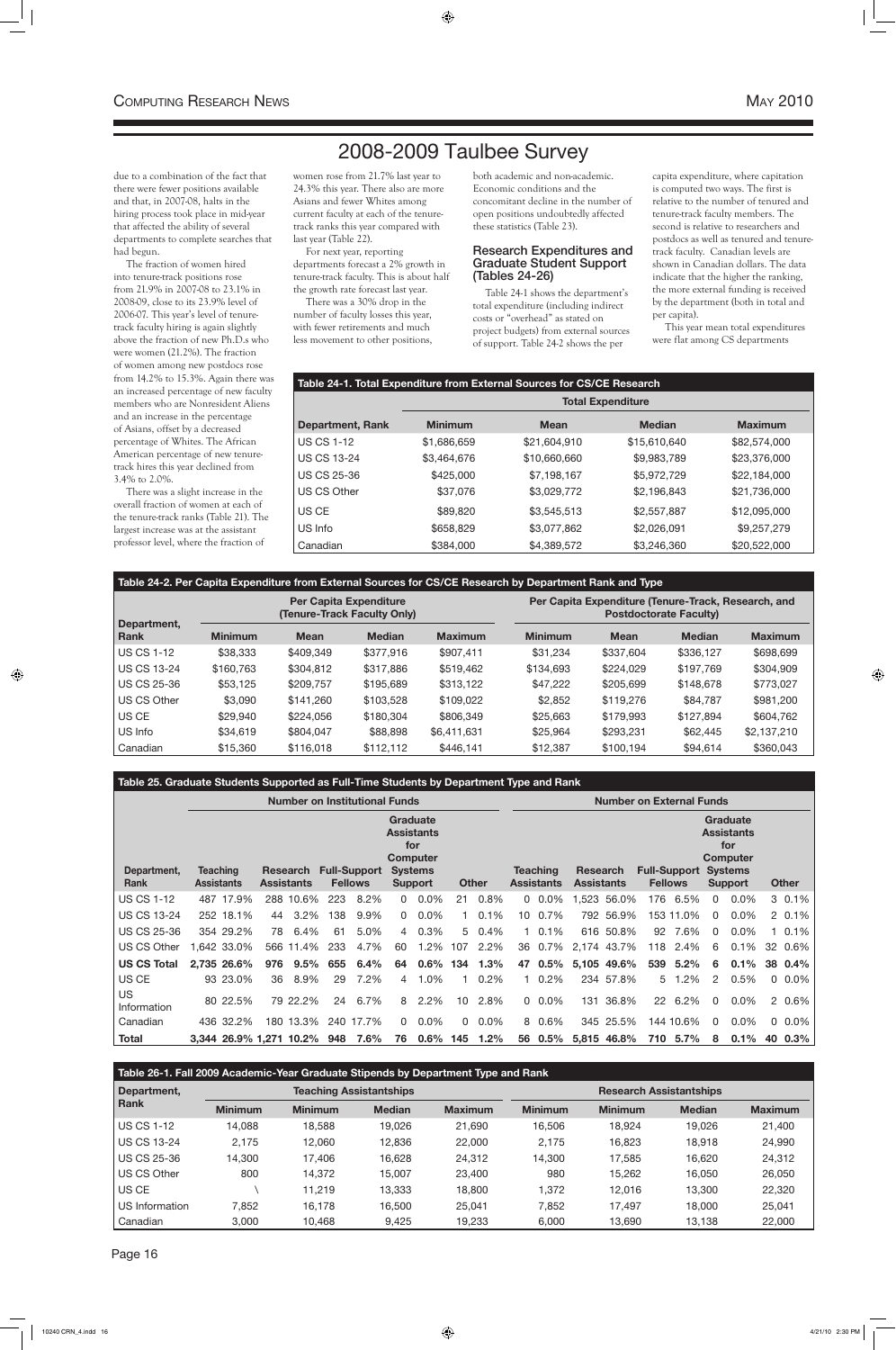### **Table 27. Nine-month Salaries, 146 Responses of 184 US CS Computer Science Departments**

| <b>Faculty Rank</b>         | <b>Number</b><br><b>of</b> |                |             | <b>Reported Salary Minimum</b> |                 | Average<br>of Dept<br><b>Median</b> |                | <b>Reported Salary Maximum</b> |                |
|-----------------------------|----------------------------|----------------|-------------|--------------------------------|-----------------|-------------------------------------|----------------|--------------------------------|----------------|
| Tenured & Tenure-Track      | <b>Faculty</b>             | <b>Minimum</b> | <b>Mean</b> | <b>Maximum</b>                 | <b>Salaries</b> | <b>Salaries</b>                     | <b>Minimum</b> | <b>Mean</b>                    | <b>Maximum</b> |
| Full, in rank 16 years +    | 474                        | \$86,285       | \$120,259   | \$182,550                      | \$141,699       | \$138,572                           | \$93,380       | \$170,057                      | \$311,013      |
| Full, in rank 8-15 years    | 487                        | \$81,070       | \$123,488   | \$229,200                      | \$141,140       | \$138,724                           | \$104,000      | \$164,587                      | \$280,000      |
| Full, in rank 0-7 years     | 573                        | \$83,376       | \$116,270   | \$191,300                      | \$129,817       | \$127,235                           | \$86,015       | \$148,651                      | \$307,500      |
| Full, yrs in rank not given | 88                         | \$90,900       | \$114,552   | \$148,000                      | \$137,709       | \$134,745                           | \$141,961      | \$176,200                      | \$294,156      |
| Full Professor: total       | 1,622                      | \$81,070       |             |                                | \$137,117       |                                     |                |                                | \$311,013      |
| Assoc, in rank 8 years +    | 288                        | \$51,150       | \$93,907    | \$149,048                      | \$100,350       | \$100,154                           | \$60,618       | \$106,651                      | \$162,900      |
| Assoc, in rank 0-7 years    | 777                        | \$65,850       | \$94,851    | \$140,000                      | \$103,090       | \$101,752                           | \$82,971       | \$112,096                      | \$162,900      |
| Assoc yrs in rank not given | 97                         | \$74,387       | \$89,818    | \$110,828                      | \$99,387        | \$99,576                            | \$95,109       | \$113,551                      | \$166,281      |
| Assoc Professor: total      | 1,162                      | \$51,150       |             |                                | \$102,102       |                                     |                |                                | \$166,281      |
| l Assistant Professor       | 751                        | \$58,671       | \$85,571    | \$126,667                      | \$89,462        | \$94,249                            | \$72,321       | \$94,236                       | \$146,000      |
| Non-Tenure-Track            |                            |                |             |                                |                 |                                     |                |                                |                |
| Teaching Faculty            | 496                        | \$25,000       | \$59,139    | \$120,451                      | \$69,387        | \$68,960                            | \$30,000       | \$83,498                       | \$180,500      |
| <b>Research Faculty</b>     | 346                        | \$25,000       | \$64,590    | \$200,000                      | \$80,495        | \$78,732                            | \$27,039       | \$103,140                      | \$280,088      |
| Postdoctorates              | 392                        | \$21,996       | \$43,707    | \$80,000                       | \$51,353        | \$50,890                            | \$30,000       | \$61,528                       | \$150,000      |

### **Table 28. Nine-month Salaries, 10 Responses of 12 US Computer Science Departments Ranked 1-12**

|                                                          | <b>Number</b>        | <b>Reported Salary Minimum</b> |             | Average<br>of Dept.<br><b>Mean</b> | <b>Average</b><br>of Dept<br><b>Median</b> |                 | <b>Reported Salary Maximum</b> |             |                |  |
|----------------------------------------------------------|----------------------|--------------------------------|-------------|------------------------------------|--------------------------------------------|-----------------|--------------------------------|-------------|----------------|--|
| <b>Faculty Rank</b><br><b>Tenured &amp; Tenure-Track</b> | of<br><b>Faculty</b> | <b>Minimum</b>                 | <b>Mean</b> | <b>Maximum</b>                     | <b>Salaries</b>                            | <b>Salaries</b> | <b>Minimum</b>                 | <b>Mean</b> | <b>Maximum</b> |  |
| Full, in rank 16 years $+$                               | 94                   | \$104,922                      | \$125,446   | \$182,550                          | \$166,183                                  | \$162,693       | \$161,152                      | \$227,622   | \$298,327      |  |
| Full, in rank 8-15 years                                 | 77                   | \$102,550                      | \$130,362   | \$194,475                          | \$153,122                                  | \$150,091       | \$133,272                      | \$192,292   | \$224,887      |  |
| Full, in rank 0-7 years                                  | 79                   | \$96,075                       | \$114,602   | \$152,900                          | \$131,002                                  | \$130,276       | \$121,200                      | \$152,331   | \$190,000      |  |
| Full, yrs in rank not given                              | $\mathbf{0}$         |                                |             |                                    |                                            |                 |                                |             |                |  |
| Full Professor: total                                    | 250                  | \$96,075                       |             |                                    | \$151,043                                  |                 |                                |             | \$298,327      |  |
| Assoc, in rank 8 years +                                 | 6                    | $\star$                        | $\star$     | $\star$                            | \$101,488                                  | $\star$         | $\star$                        | $\star$     |                |  |
| Assoc, in rank 0-7 years                                 | 108                  | \$80,729                       | \$99,318    | \$125,500                          | \$110,396                                  | \$109,862       | \$110,000                      | \$124,165   | \$140,000      |  |
| Assoc yrs in rank not<br>given                           | 0                    |                                |             | $\star$                            |                                            | $\star$         |                                |             |                |  |
| Assoc Professor: total                                   | 114                  | \$80,729                       |             |                                    | \$109,927                                  |                 |                                |             | \$140,000      |  |
| <b>Assistant Professor</b>                               | 83                   | \$70,966                       | \$89,145    | \$96,500                           | \$94,139                                   | \$93,605        | \$93,000                       | \$99,641    | \$111,675      |  |
| <b>Non-Tenure-Track</b>                                  |                      |                                |             |                                    |                                            |                 |                                |             |                |  |
| <b>Teaching Faculty</b>                                  | 60                   | \$25,915                       | \$56,529    | \$87,864                           | \$82,484                                   | \$83,991        | \$71,236                       | \$109,706   | \$171,630      |  |
| <b>Research Faculty</b>                                  | 50                   | \$56,000                       | \$72,657    | \$85,806                           | \$106,147                                  | \$101,497       | \$98,505                       | \$156,481   | \$230,000      |  |
| Postdoctorates                                           | 106                  | \$21,996                       | \$42,328    | \$60,000                           | \$56,466                                   | \$54,767        | \$56,250                       | \$70,750    | \$75,000       |  |

\* Values which are too revealing of individual department information, or which provide the distribution of fewer than 10 individuals, are not shown

ranked 1-12, increased in CS departments ranked 13-36 (with a 15.7% increase in departments ranked 25-36), and decreased by nearly 16% in departments ranked below 36. Median total expenditures were fairly flat in rank 1-12 and ranks lower than 36, with 12% to 14% increases in ranks 13-36. Among U.S. I departments the mean rose and the median declined from last year, while among Canadian departments the mean declined and the median rose.

Per-capita expenditure results also

were mixed this year. Among U.S. rank 1-12 CS departments, both mean and median funding were flat, except that using the second capitation method median funding was down 8.5%. For rank 13-24 departments, mean funding was very slightly higher (1% to 3%) while median funding rose 6.5% using the first capitation method but dropped 8.7% using the second capitation method. Rank 25-36 departments showed gains for both

| Table 26-2. Fall 2009 Academic-Year Graduate Stipends by Department Type and Rank |                |             |                             |                |                                                    |             |               |                |  |  |  |
|-----------------------------------------------------------------------------------|----------------|-------------|-----------------------------|----------------|----------------------------------------------------|-------------|---------------|----------------|--|--|--|
|                                                                                   |                |             | <b>Full-Support Fellows</b> |                | <b>Assistantships for Computer Systems Support</b> |             |               |                |  |  |  |
| Department, Rank                                                                  | <b>Minimum</b> | <b>Mean</b> | <b>Median</b>               | <b>Maximum</b> | <b>Minimum</b>                                     | <b>Mean</b> | <b>Median</b> | <b>Maximum</b> |  |  |  |
| <b>LUS CS 1-12</b>                                                                | 18,900         | 20,870      | 21,150                      | 24,000         | 20,050                                             | 23,350      | 23,000        | 27,000         |  |  |  |
| <b>US CS 13-24</b>                                                                | 2,500          | 20,261      | 21,115                      | 26,106         | $\star$                                            | $\star$     | $\star$       |                |  |  |  |
| US CS 25-36                                                                       | 15,600         | 19,793      | 17,868                      | 30,000         | 2,161                                              | 13,983      | 16,620        | 24,312         |  |  |  |
| US CS Other                                                                       | 975            | 19,250      | 18,962                      | 50,000         | 969                                                | 12,022      | 13,800        | 25,975         |  |  |  |
| US CE                                                                             | 6,000          | 18,880      | 19,190                      | 27,900         | 1,371                                              | 11,917      | 16,380        | 18,000         |  |  |  |
| US Information                                                                    | 8,212          | 20,667      | 19,000                      | 30,657         | 5,888                                              | 9,580       | 7,852         | 15,000         |  |  |  |
| Canadian                                                                          | 9,263          | 18,185      | 19,500                      | 25,145         | $\star$                                            | $\star$     | $\star$       | $\star$        |  |  |  |

| Table 26-3. Fall 2009 Academic-Year Graduate Stipends by<br><b>Department Type and Rank</b> |                             |             |               |                |  |  |  |  |  |  |
|---------------------------------------------------------------------------------------------|-----------------------------|-------------|---------------|----------------|--|--|--|--|--|--|
| Department,                                                                                 | <b>Other Assistantships</b> |             |               |                |  |  |  |  |  |  |
| <b>Rank</b>                                                                                 | <b>Minimum</b>              | <b>Mean</b> | <b>Median</b> | <b>Maximum</b> |  |  |  |  |  |  |
| <b>US CS 1-12</b>                                                                           | 18,320                      | 22,940      | 23,220        | 27,000         |  |  |  |  |  |  |
| <b>US CS 13-24</b>                                                                          | $\star$                     | $\star$     | $\star$       | $\star$        |  |  |  |  |  |  |
| <b>US CS 25-36</b>                                                                          | $\star$                     | $\star$     | $\star$       | $\star$        |  |  |  |  |  |  |
| <b>US CS Other</b>                                                                          | 960                         | 13,805      | 14,000        | 30,000         |  |  |  |  |  |  |
| US CE                                                                                       | $\star$                     | $\star$     | $\star$       | $\star$        |  |  |  |  |  |  |
| US Information                                                                              | $\star$                     | $\star$     | $\star$       | $\star$        |  |  |  |  |  |  |
| Canadian                                                                                    | $\star$                     | $\star$     | $\star$       | $\star$        |  |  |  |  |  |  |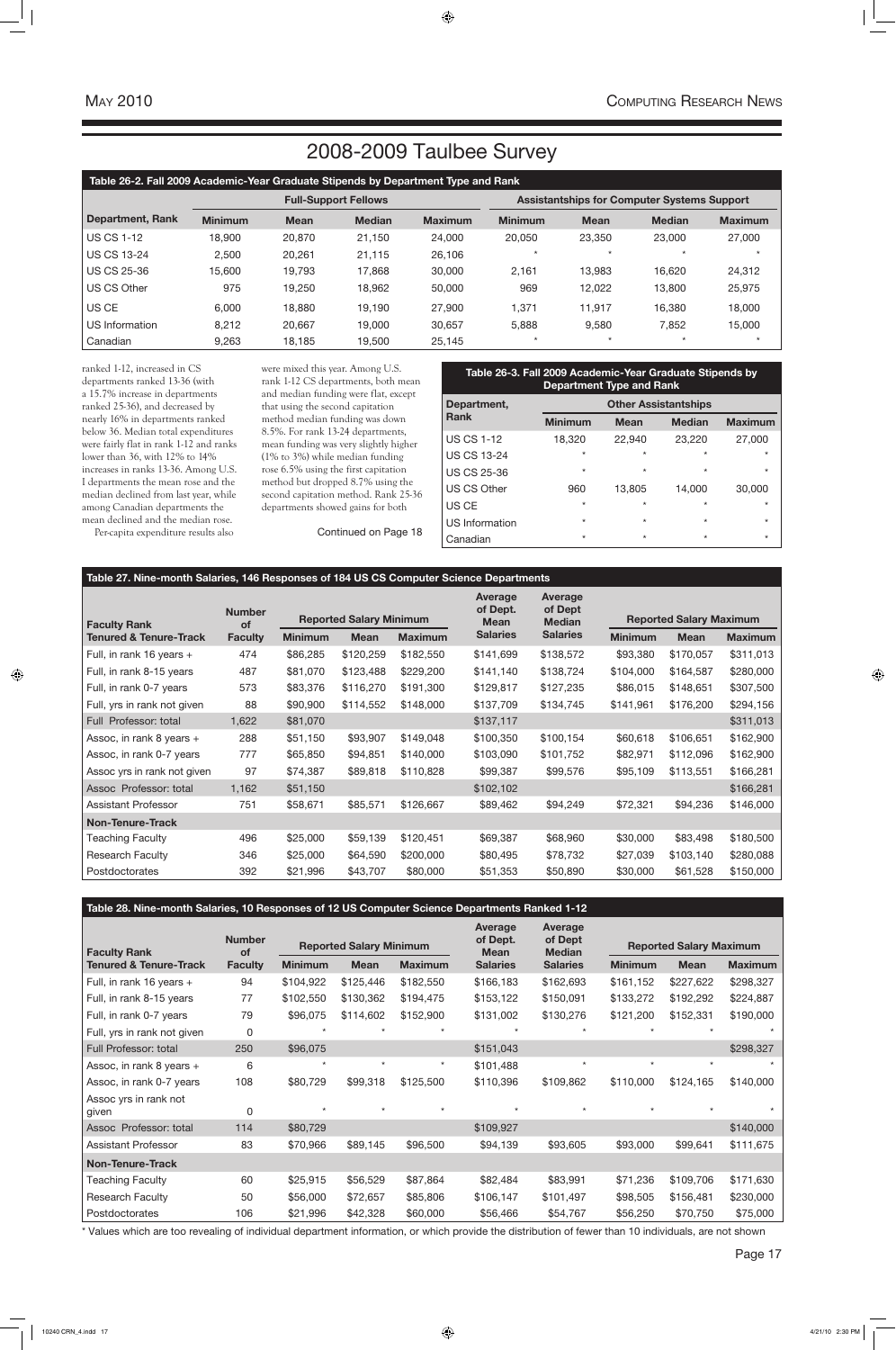2008-2009 Taulbee Survey

| Table 29. Nine-month Salaries, 12 Responses of 12 US Computer Science Departments Ranked 13-24 |                                                              |                |             |                |                                    |                                     |                |                                |                |  |
|------------------------------------------------------------------------------------------------|--------------------------------------------------------------|----------------|-------------|----------------|------------------------------------|-------------------------------------|----------------|--------------------------------|----------------|--|
| <b>Faculty Rank</b>                                                                            | <b>Number</b><br><b>Reported Salary Minimum</b><br><b>of</b> |                |             |                | Average<br>of Dept.<br><b>Mean</b> | Average<br>of Dept<br><b>Median</b> |                | <b>Reported Salary Maximum</b> |                |  |
| Tenured & Tenure-Track                                                                         | <b>Faculty</b>                                               | <b>Minimum</b> | <b>Mean</b> | <b>Maximum</b> | <b>Salaries</b>                    | <b>Salaries</b>                     | <b>Minimum</b> | <b>Mean</b>                    | <b>Maximum</b> |  |
| Full, in rank 16 years +                                                                       | 63                                                           | \$99,950       | \$136,373   | \$180,613      | \$166,326                          | \$161,768                           | \$125,400      | \$202,495                      | \$311,013      |  |
| Full, in rank 8-15 years                                                                       | 76                                                           | \$81,070       | \$134,453   | \$213,333      | \$159,552                          | \$157,397                           | \$104,100      | \$192,935                      | \$234,000      |  |
| Full, in rank 0-7 years                                                                        | 73                                                           | \$96,900       | \$124,612   | \$160,000      | \$148,163                          | \$145,551                           | \$133,100      | \$181,639                      | \$279,600      |  |
| Full, yrs in rank not given                                                                    | 18                                                           | $\ast$         | \$115,533   | $\star$        | \$172,079                          | \$171,531                           | $\star$        | \$238,750                      |                |  |
| <b>Full Professor</b>                                                                          | 230                                                          | \$81,070       |             |                | \$158,773                          |                                     |                |                                | \$311,013      |  |
| Assoc, in rank 8 years +                                                                       | 22                                                           | \$74,473       | \$108,627   | \$149,048      | \$114,754                          | \$115,486                           | \$89,100       | \$120,285                      | \$149,048      |  |
| Assoc, in rank 0-7 years                                                                       | 68                                                           | \$92,000       | \$102,616   | \$112,000      | \$112,680                          | \$112,145                           | \$109,500      | \$126,472                      | \$160,896      |  |
| Assoc yrs in rank not given                                                                    | 6                                                            |                | \$110,828   | $\star$        | \$119,863                          | \$119,423                           | $\star$        | \$129,828                      |                |  |
| Assoc Professor: total                                                                         | 96                                                           | \$74,473       |             |                | \$113,604                          |                                     |                |                                | \$160,896      |  |
| <b>Assistant Professor</b>                                                                     | 68                                                           | \$87,400       | \$93,896    | \$126,667      | \$97,828                           | \$97,430                            | \$94,458       | \$102,581                      | \$137,543      |  |
| <b>Non-Tenure-Track</b>                                                                        |                                                              |                |             |                |                                    |                                     |                |                                |                |  |
| <b>Teaching Faculty</b>                                                                        | 50                                                           | \$30,000       | \$69,572    | \$99,000       | \$81,048                           | \$79,608                            | \$30,000       | \$99,410                       | \$164,404      |  |
| <b>Research Faculty</b>                                                                        | 101                                                          | \$25,000       | \$64,220    | \$122,667      | \$95,683                           | \$94,282                            | \$50,575       | \$134,263                      | \$280,088      |  |
| Postdoctorates                                                                                 | 72                                                           | \$22,500       | \$44,483    | \$60,000       | \$56,391                           | \$56,005                            | \$50,441       | \$70,396                       | \$93,580       |  |

### **Table 30. Nine-month Salaries, 12 Responses of 12 US Computer Science Departments Ranked 25-36**

| <b>Faculty Rank</b>               | <b>Number</b><br><b>of</b> | <b>Reported Salary Minimum</b> |             | <b>Average</b><br>of Dept.<br><b>Mean</b> | <b>Average</b><br>of Dept<br><b>Median</b> |                 | <b>Reported Salary Maximum</b> |             |                |
|-----------------------------------|----------------------------|--------------------------------|-------------|-------------------------------------------|--------------------------------------------|-----------------|--------------------------------|-------------|----------------|
| <b>Tenured &amp; Tenure-Track</b> | <b>Faculty</b>             | <b>Minimum</b>                 | <b>Mean</b> | <b>Maximum</b>                            | <b>Salaries</b>                            | <b>Salaries</b> | <b>Minimum</b>                 | <b>Mean</b> | <b>Maximum</b> |
| Full, in rank $16$ years +        | 59                         | \$96,700                       | \$116,392   | \$136,350                                 | \$145,004                                  | \$142,146       | \$120,613                      | \$189,771   | \$243,960      |
| Full, in rank 8-15 years          | 68                         | \$104,202                      | \$117,727   | \$144,251                                 | \$146,207                                  | \$142,970       | \$120,747                      | \$191,792   | \$280,000      |
| Full, in rank 0-7 years           | 99                         | \$95,600                       | \$112,682   | \$122,900                                 | \$133,335                                  | \$124,460       | \$115,000                      | \$181,823   | \$307,500      |
| Full, yrs in rank not given       | 0                          |                                |             |                                           |                                            |                 |                                |             |                |
| <b>Full Professor</b>             | 226                        | \$95,600                       |             |                                           | \$140,254                                  |                 |                                |             | \$307,500      |
| Assoc, in rank 8 years +          | 27                         | $^\star$                       | \$100,009   | $\star$                                   | \$105,662                                  | \$105,873       | $\star$                        | \$111,618   |                |
| Assoc, in rank 0-7 years          | 86                         | \$78,583                       | \$95,177    | \$110,583                                 | \$103,560                                  | \$102,623       | \$89,008                       | \$112,343   | \$142,749      |
| Assoc yrs in rank not given       | 0                          |                                |             |                                           |                                            |                 |                                |             |                |
| Assoc Professor: total            | 113                        | \$70,516                       |             |                                           | \$104,067                                  |                 |                                |             | \$142,749      |
| Assistant Professor               | 96                         | \$70,085                       | \$85,380    | \$96,350                                  | \$91,309                                   | \$90,751        | \$85,947                       | \$96,214    | \$104,384      |
| <b>Non-Tenure-Track</b>           |                            |                                |             |                                           |                                            |                 |                                |             |                |
| <b>Teaching Faculty</b>           | 51                         | \$43,260                       | \$57,132    | \$67,740                                  | \$76,163                                   | \$73,522        | \$56,419                       | \$103,320   | \$158,628      |
| <b>Research Faculty</b>           | 64                         | \$34,000                       | \$49,723    | \$71,171                                  | \$71,419                                   | \$68,509        | \$46,488                       | \$109,275   | \$240,000      |
| Postdoctorates                    | 47                         | $^\star$                       | \$41,855    |                                           | \$52,012                                   | \$50,719        |                                | \$62,976    |                |

\* Values which are too revealing of individual department information, or which provide the distribution of fewer than 10 individuals, are not shown

capitation methods in both mean and median expenditures, ranging from 4.9% for median expenditures using the second capitation method to 44% for means using the second capitation method. Departments ranked lower than 36 showed declines for both capitation methods in both mean and median expenditures, ranging from 7.3% to 11.8%. I departments showed increases in means and flat medians, while Canadian departments showed increased medians and decreased means. These clearly were influenced by the specific departments reporting this year vs. last year.

Table 25 shows the number of graduate students supported as full-time students as of fall 2009, further categorized as teaching assistants (TAs), research assistants (RAs), fellows, or computer systems supporters, and split between those on institutional vs. external funds. The number of TAs in CS departments decreased between 10% and 20% this year, depending on ranking strata. However, departments appeared to be able to support at least as many

students in total this year as last year, generally through shifting TA support to either RA or fellow support.

Median stipends for TAs and RAs declined at least 5% in more highly ranked U.S. CS departments, while they remained fairly steady in lower ranked departments (Table 26). Entries in this table show the net amount (as of fall 2009) of an academic-year stipend for a first-year doctoral student (not including tuition or fees). Canadian stipends are shown in Canadian dollars.

### Faculty Salaries (Tables 27-35)

Each department was asked to report individual (but anonymous) faculty salaries if possible; otherwise, the department was requested to provide the minimum, median, mean, and maximum salaries for each rank (full, associate, and assistant professors and non-tenure-track teaching faculty) and the number of persons at each rank. The salaries are those in effect on January 1, 2010. For U.S. departments, nine-month salaries are

reported in U.S. dollars. For Canadian departments, twelve-month salaries are reported in Canadian dollars. Respondents were asked to include salary supplements such as salary monies from endowed positions.

The tables contain data about ranges and measures of central tendency only. Those departments reporting individual salaries were provided more comprehensive distributional information in December 2009. This year, 83% of those reporting salary data provided salaries at the individual level.

We also report salary data based on time in rank. When comparing individual or departmental faculty salaries with national averages, time in rank may make the analysis more meaningful. We report associate professor salaries for time in rank of 7 years or less, and of more than 7 years. For full professors, we report time in rank of 7 years or less, 8-15 years, and more than 15 years.

The minimum and maximum of the reported salary minima (and maxima) are self-explanatory. The

range of salaries in a given rank among departments that reported data for that rank is the interval ["minimum of the minima," "maximum of the maxima"].

The mean of the reported salary minima (maxima) in a given rank is computed by summing the departmental reported minimum (maximum) and dividing by the number of departments reporting data at that rank. The "average of dept median salaries" at each rank is computed by summing the individual medians reported at each rank and dividing by the number of departments reporting at that rank. Thus, it is not a true median of all the salaries. Similarly, "average of dept mean salaries" at each rank is computed by summing the individual means reported at each rank and dividing by the number of departments reporting at that rank. Thus, it is not a true average of all the salaries.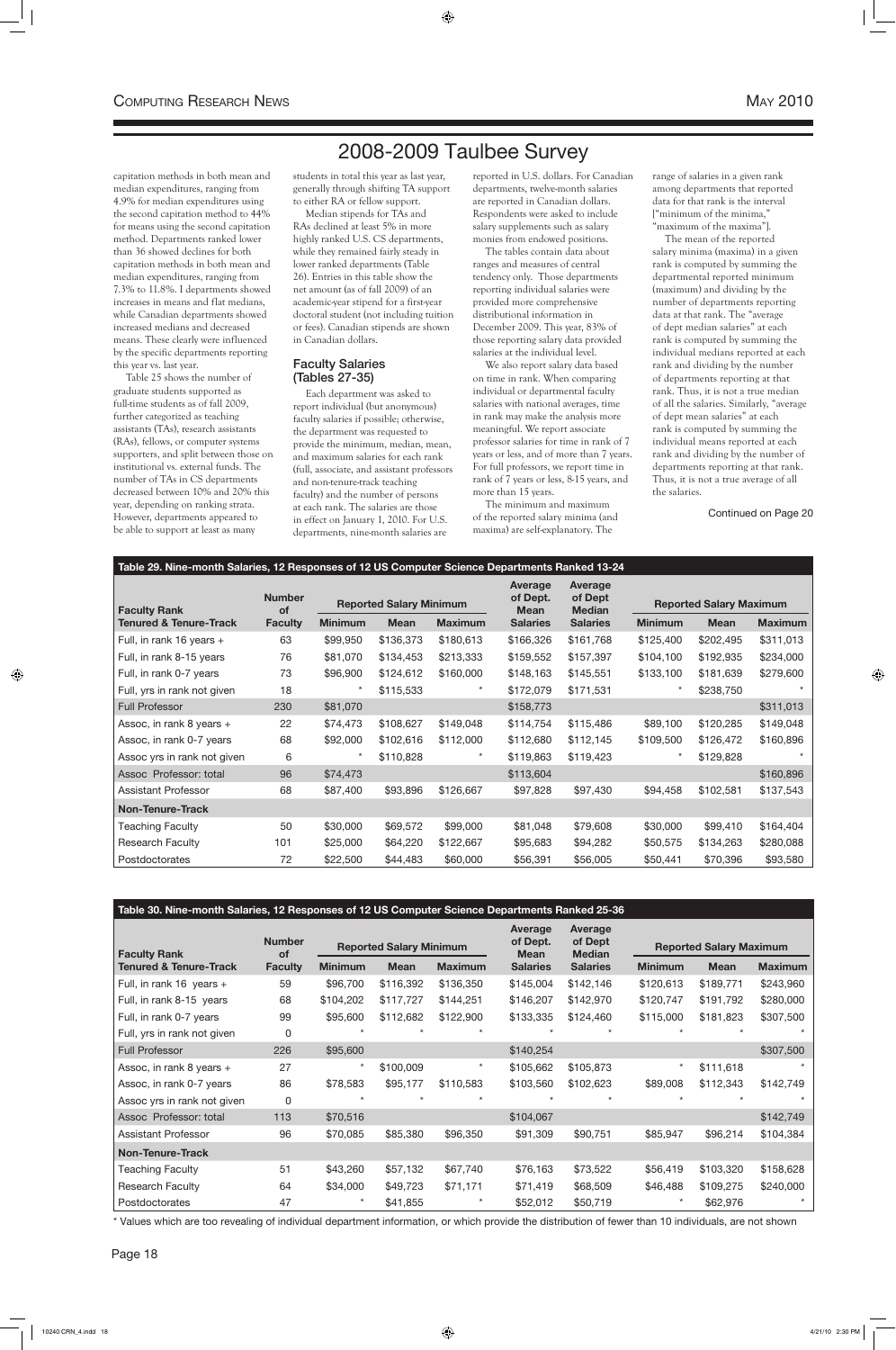| Table 33. Twelve-month Salaries, 16 Responses of 30 Canadian Computer Science Departments (Canadian Dollars) |                     |                |                                |                |                                    |                                     |                |                                |                |  |
|--------------------------------------------------------------------------------------------------------------|---------------------|----------------|--------------------------------|----------------|------------------------------------|-------------------------------------|----------------|--------------------------------|----------------|--|
| <b>Faculty Rank</b>                                                                                          | <b>Number</b><br>of |                | <b>Reported Salary Minimum</b> |                | Average<br>of Dept.<br><b>Mean</b> | Average<br>of Dept<br><b>Median</b> |                | <b>Reported Salary Maximum</b> |                |  |
| Tenured & Tenure-Track                                                                                       | <b>Faculty</b>      | <b>Minimum</b> | <b>Mean</b>                    | <b>Maximum</b> | <b>Salaries</b>                    | <b>Salaries</b>                     | <b>Minimum</b> | <b>Mean</b>                    | <b>Maximum</b> |  |
| Full, in rank 16 years +                                                                                     | 61                  | \$111,000      | \$144,406                      | \$197,453      | \$156,256                          | \$157,298                           | \$135,938      | \$166,698                      | \$231,961      |  |
| Full, in rank 8-15 years                                                                                     | 78                  | \$108,514      | \$131,122                      | \$149,502      | \$145,355                          | \$144,768                           | \$119,000      | \$156,016                      | \$190,804      |  |
| Full, in rank 0-7 years                                                                                      | 112                 | \$108,334      | \$125,065                      | \$170,637      | \$140,072                          | \$138,437                           | \$110,000      | \$156,368                      | \$243,955      |  |
| Full, yrs in rank not given                                                                                  |                     |                |                                |                |                                    |                                     |                |                                |                |  |
| Full Professor: total                                                                                        | 252                 | \$108,334      |                                |                | \$145,647                          |                                     |                |                                | \$243,955      |  |
| Assoc, in rank 8 years +                                                                                     | 67                  | \$81,125       | \$106,341                      | \$127,047      | \$118,312                          | \$118,201                           | \$108,771      | \$127,839                      | \$166,872      |  |
| Assoc, in rank 0-7 years                                                                                     | 172                 | \$85,008       | \$106,183                      | \$130,840      | \$115,543                          | \$114,673                           | \$93,403       | \$127,342                      | \$161,268      |  |
| Assoc yrs in rank not given                                                                                  | 0                   |                |                                |                |                                    |                                     |                |                                |                |  |
| Assoc Professor: total                                                                                       | 239                 | \$45,524       |                                |                | \$116,319                          |                                     |                |                                | \$160,194      |  |
| <b>Assistant Professor</b>                                                                                   | 69                  | \$69,897       | \$93,254                       | \$122,340      | \$99,544                           | \$99,632                            | \$84,310       | \$106,876                      | \$144,261      |  |
| <b>Non-Tenure-Track</b>                                                                                      |                     |                |                                |                |                                    |                                     |                |                                |                |  |
| <b>Teaching Faculty</b>                                                                                      | 58                  | \$42,070       | \$69,389                       | \$99,591       | \$82,519                           | \$82,586                            | \$59,823       | \$95,628                       | \$130,210      |  |
| <b>Research Faculty</b>                                                                                      | 9                   | $\star$        | \$48,000                       |                | \$63,393                           | \$60,000                            | $\ast$         | \$80,000                       |                |  |
| Postdoctorates                                                                                               | 79                  | \$27,600       | \$32,762                       | \$45,000       | \$42,938                           | \$43,929                            | \$35,000       | \$62,156                       | \$150,000      |  |

| Table 31. Nine-month Salaries, 112 Responses of 144 US Computer Science Departments Ranked Higher than 36 or Unranked |                |                                |             |                |                                    |                                     |                |                                |                |  |
|-----------------------------------------------------------------------------------------------------------------------|----------------|--------------------------------|-------------|----------------|------------------------------------|-------------------------------------|----------------|--------------------------------|----------------|--|
| <b>Number</b><br><b>Faculty Rank</b><br><b>of</b>                                                                     |                | <b>Reported Salary Minimum</b> |             |                | Average<br>of Dept.<br><b>Mean</b> | Average<br>of Dept<br><b>Median</b> |                | <b>Reported Salary Maximum</b> |                |  |
| <b>Tenured &amp; Tenure-Track</b>                                                                                     | <b>Faculty</b> | <b>Minimum</b>                 | <b>Mean</b> | <b>Maximum</b> | <b>Salaries</b>                    | <b>Salaries</b>                     | <b>Minimum</b> | <b>Mean</b>                    | <b>Maximum</b> |  |
| Full, in rank $16$ years +                                                                                            | 258            | \$86,285                       | \$117,835   | \$182,123      | \$135,019                          | \$132,105                           | \$93,380       | \$156,566                      | \$257,642      |  |
| Full, in rank 8-15 years                                                                                              | 266            | \$92,854                       | \$122,581   | \$229,200      | \$136,638                          | \$134,369                           | \$108,745      | \$154,014                      | \$229,200      |  |
| Full, in rank 0-7 years                                                                                               | 322            | \$83,376                       | \$115,816   | \$191,300      | \$127,095                          | \$124,995                           | \$86,015       | \$140,654                      | \$239,208      |  |
| Full, yrs in rank not given                                                                                           | 70             | \$90,900                       | \$114,463   | \$148,000      | \$134,585                          | \$131,401                           | \$141,961      | \$170,513                      | \$294,156      |  |
| Full Professor: total                                                                                                 | 916            | \$83,376                       |             |                | \$132,670                          |                                     |                |                                | \$294,156      |  |
| Assoc, in rank 8 years +                                                                                              | 233            | \$51,150                       | \$88,320    | \$124,000      | \$95,354                           | \$95,403                            | \$60,618       | \$103,753                      | \$198,187      |  |
| Assoc, in rank 0-7 years                                                                                              | 515            | \$65,850                       | \$93,569    | \$140,000      | \$101,366                          | \$99,780                            | \$82,971       | \$109,436                      | \$162,900      |  |
| Assoc yrs in rank not given                                                                                           | 91             | \$74,387                       | \$87,483    | \$97,000       | \$97,112                           | \$97,371                            | \$95,109       | \$111,743                      | \$166,281      |  |
| Assoc Professor: total                                                                                                | 839            | \$51,150                       |             |                | \$99,235                           |                                     |                |                                | \$198,187      |  |
| <b>Assistant Professor</b>                                                                                            | 504            | \$58,671                       | \$84,287    | \$100,000      | \$87,866                           | \$94,280                            | \$72,321       | \$92,544                       | \$146,000      |  |
| <b>Non-Tenure-Track</b>                                                                                               |                |                                |             |                |                                    |                                     |                |                                |                |  |
| <b>Teaching Faculty</b>                                                                                               | 335            | \$25,000                       | \$58,333    | \$120,451      | \$65,931                           | \$65,693                            | \$36,000       | \$76,726                       | \$180,500      |  |
| <b>Research Faculty</b>                                                                                               | 131            | $\star$                        | \$66,412    | $\star$        | \$74,478                           | \$73,239                            | $\star$        | \$86,359                       | $\star$        |  |
| Postdoctorates                                                                                                        | 167            | \$23,435                       | \$44,158    | \$75,000       | \$49,487                           | \$49,337                            | \$30,000       | \$58,148                       | \$150,000      |  |

### **Table 32. Nine-month Salaries, 12 Responses of 31 US Computer Engineering Departments**

| <b>Faculty Rank</b>               | <b>Number</b><br><b>of</b> | <b>Reported Salary Minimum</b> |             | Average<br>of Dept.<br><b>Mean</b> | Average<br>of Dept<br><b>Median</b> | <b>Reported Salary Maximum</b> |                |             |                |
|-----------------------------------|----------------------------|--------------------------------|-------------|------------------------------------|-------------------------------------|--------------------------------|----------------|-------------|----------------|
| <b>Tenured &amp; Tenure-Track</b> | <b>Faculty</b>             | <b>Minimum</b>                 | <b>Mean</b> | <b>Maximum</b>                     | <b>Salaries</b>                     | <b>Salaries</b>                | <b>Minimum</b> | <b>Mean</b> | <b>Maximum</b> |
| Full, in rank 16 years +          | 22                         | \$101,400                      | \$120,242   | \$179,600                          | \$134,181                           | \$130,219                      | \$107,679      | \$157,102   | \$210,000      |
| Full, in rank 8-15 years          | 22                         | \$90,900                       | \$115,290   | \$133,493                          | \$135,568                           | \$132,858                      | \$133,493      | \$161,054   | \$205,188      |
| Full, in rank 0-7 years           | 18                         | \$97,000                       | \$109,305   | \$123,975                          | \$122,095                           | \$121,453                      | \$101,200      | \$135,559   | \$218,400      |
| Full, yrs in rank not given       | 12                         | \$116,600                      | \$119,500   | \$122,399                          | \$151,934                           | \$150,913                      | \$181,600      | \$190,513   | \$199,426      |
| Full Professor: total             | 74                         | \$90,900                       |             |                                    | \$134,532                           |                                |                |             | \$218,400      |
| Assoc, in rank 8 years +          | 23                         | \$72,867                       | \$88,173    | \$114,000                          | \$93,132                            | \$92,636                       | \$75,144       | \$99,194    | \$120,082      |
| Assoc, in rank 0-7 years          | 35                         | \$81,611                       | \$93,021    | \$106,800                          | \$96,347                            | \$95,224                       | \$87,004       | \$101,087   | \$119,000      |
| Assoc yrs in rank not given       | 12                         | \$87,150                       | \$95,170    | \$109,501                          | \$97,429                            | \$97,541                       | \$93,177       | \$99,474    | \$116,490      |
| Assoc Professor: total            | 70                         | \$72,867                       |             |                                    | \$95,476                            |                                |                |             | \$120,082      |
| <b>Assistant Professor</b>        | 38                         | \$78,000                       | \$83,407    | \$89,979                           | \$85,960                            | \$85,829                       | \$83,922       | \$88,729    | \$99,000       |
| <b>Non-Tenure-Track</b>           |                            |                                |             |                                    |                                     |                                |                |             |                |
| <b>Teaching Faculty</b>           | 12                         |                                | \$61,813    | $\star$                            | \$66,543                            | \$64,617                       | $\star$        | \$74,568    |                |
| <b>Research Faculty</b>           | 15                         | \$30,000                       | \$49,847    | \$81,000                           | \$68,141                            | \$66,498                       | \$48,372       | \$90,935    | \$156,397      |
| Postdoctorates                    | 8                          |                                | \$44,112    | $^\star$                           | \$49,473                            | \$50,038                       | $\star$        | \$54,268    | $\star$        |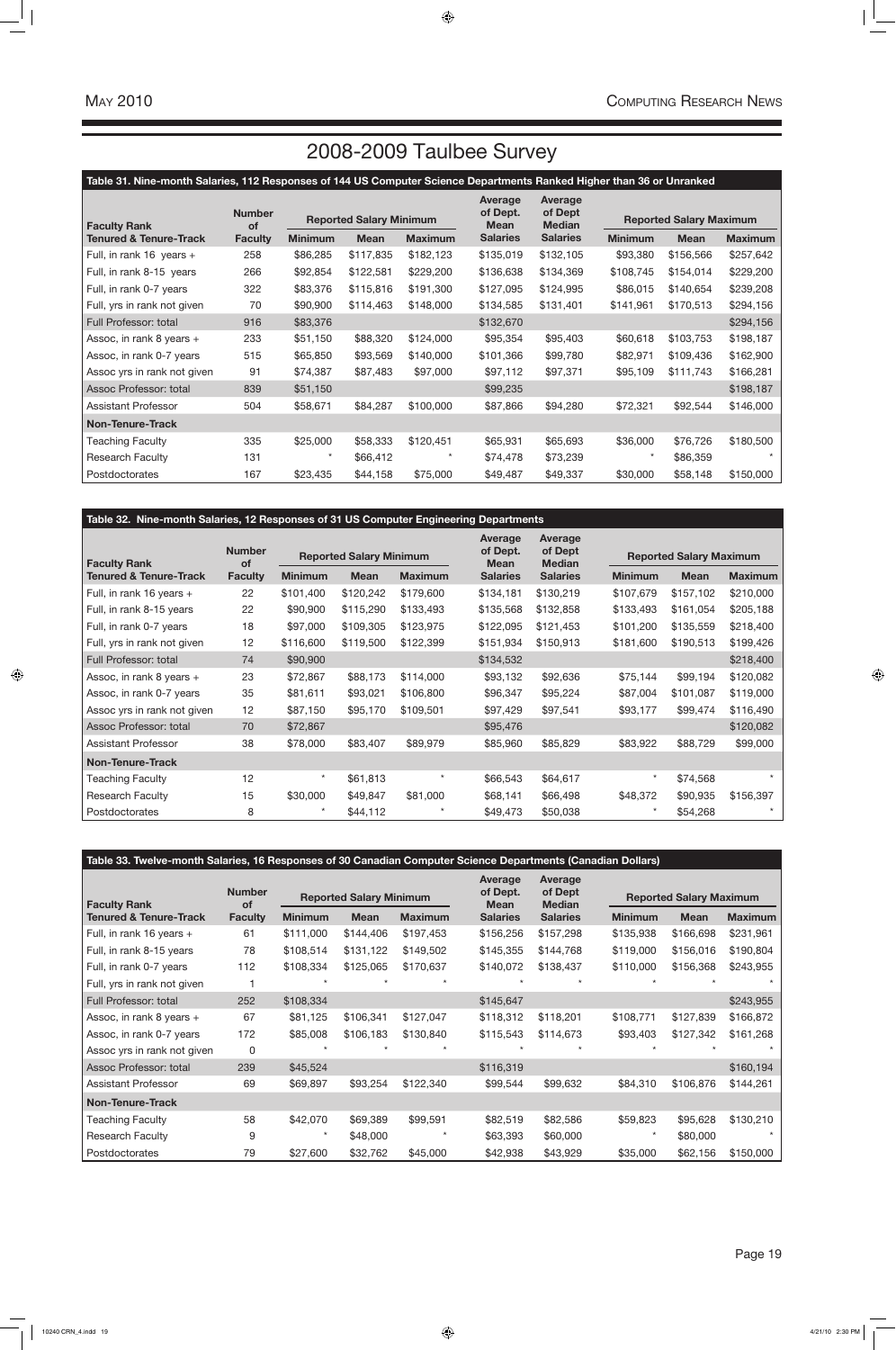## 2008-2009 Taulbee Survey

Overall U.S. CS average salaries (Table 27) increased between 0.4% and 1.6%, depending on tenure-track rank, and 1.0% for non-tenuretrack teaching faculty. Assistant professor average salaries had the lowest increases this year, and in general, the increases are lower than those experienced in the past few years for all faculty ranks. This is

not surprising given the economic situation in effect when these salary increases were decided.

Canadian salaries (Table 33) rose 3.6% to 5.5% among tenure-track ranks, with the largest increase at the assistant professor rank and the smallest at the full professor rank. Non-tenure-track teaching faculty salaries for Canadian departments

rose only 0.6%. Because of the sample sizes, Canadian values are affected more strongly than are U.S. values by the particular set of schools that responded to this year's survey compared to those who responded last year.

Average salaries for new Ph.D.s (those who received their Ph.D. last year and then joined departments as tenure-track faculty) increased 1.5% from those reported in last year's survey (Table 35). This is similar to the 1.2% increase that was observed last year for new Ph.D.s. Again this year, there were too few new Ph.D. salaries in Canadian departments to make meaningful comparisons.

#### **Table 35. Nine-month Salaries for New PhDs, Responding US CS, CE, and I Departments Faculty Rank Number of New PhDs Reported Salary Minimum Average of Dept. Mean Salaries Average of Dept Median Salaries Reported Salary Maximum Minimum Mean Maximum Minimum Mean Maximum** Tenure-Track 101 \$58,000 \$86,653 \$126,667 \$87,331 \$87,358 \$70,000 \$88,051 \$126,667 **Non-Tenure-Track** Teaching Faculty 22 \* \$58,425 \* \$58,401 \$58,868 \* \$59,310 \* Research Faculty 37 \$34,000 \$61,229 \$109,999 \$69,701 \$68,640 \$34,250 \$78,728 \$164,000 Postdoctorates 130 \$28,026 \$46,751 \$80,000 \$53,493 \$53,794 \$30,070 \$60,344 \$80,000

### **Table 34. Nine-month Salaries, 9 Responses of 20 US Information Departments**

|                                               |                                       |                | <b>Reported Salary Minimum</b> |                | <b>Average</b>                             | <b>Average</b>                              |                | <b>Reported Salary Maximum</b> |                |  |
|-----------------------------------------------|---------------------------------------|----------------|--------------------------------|----------------|--------------------------------------------|---------------------------------------------|----------------|--------------------------------|----------------|--|
| <b>Faculty Rank</b><br>Tenured & Tenure-Track | <b>Number</b><br>of<br><b>Faculty</b> | <b>Minimum</b> | <b>Mean</b>                    | <b>Maximum</b> | of Dept.<br><b>Mean</b><br><b>Salaries</b> | of Dept<br><b>Median</b><br><b>Salaries</b> | <b>Minimum</b> | <b>Mean</b>                    | <b>Maximum</b> |  |
| Full, in rank 16 years +                      | 15                                    | \$86,449       | \$132,347                      | \$238,004      | \$139,343                                  | \$138,635                                   | \$98,762       | \$147,049                      | \$238,004      |  |
| Full, in rank 8-15 years                      | 15                                    | \$79,500       | \$109,073                      | \$139,966      | \$138,925                                  | \$121,902                                   | \$106,900      | \$187,131                      | \$235,000      |  |
| Full, in rank 0-7 years                       | 31                                    | \$97,850       | \$119,516                      | \$136,667      | \$136,222                                  | \$132,524                                   | \$115,912      | \$157,290                      | \$217,000      |  |
| Full, yrs in rank not given                   | 0                                     |                |                                |                |                                            |                                             |                |                                |                |  |
| Full Professor: total                         | 61                                    | \$79,500       |                                |                | \$137,654                                  |                                             |                |                                | \$238,004      |  |
| Assoc, in rank 8 years +                      | 16                                    | \$66,489       | \$77,984                       | \$99,402       | \$92,513                                   | \$91,302                                    | \$69,200       | \$111,666                      | \$164,586      |  |
| Assoc, in rank 0-7 years                      | 52                                    | \$73,454       | \$91,023                       | \$103,000      | \$101,379                                  | \$101,049                                   | \$86,103       | \$111,978                      | \$135,364      |  |
| Assoc yrs in rank not given                   | 0                                     |                |                                |                |                                            |                                             |                |                                |                |  |
| Assoc Professor: total                        | 68                                    | \$66,489       |                                |                | \$99.293                                   |                                             |                |                                | \$164,586      |  |
| <b>Assistant Professor</b>                    | 64                                    | \$58,000       | \$75,748                       | \$94,000       | \$85,599                                   | \$84,262                                    | \$73,700       | \$97,832                       | \$147,900      |  |
| Non-Tenure-Track                              |                                       |                |                                |                |                                            |                                             |                |                                |                |  |
| <b>Teaching Faculty</b>                       | 80                                    | \$26,892       | \$52,482                       | \$69,487       | \$74,573                                   | \$69,710                                    | \$80,388       | \$119,713                      | \$153,656      |  |
| <b>Research Faculty</b>                       | 9                                     |                | \$61,776                       |                | \$77,644                                   | \$74,536                                    | $\star$        | \$100,020                      |                |  |
| Postdoctorates                                | 13                                    | \$30,000       | \$41,070                       | \$55,000       | \$52,381                                   | \$50,131                                    | \$40,909       | \$63,941                       | \$83,000       |  |

\* Values which are too revealing of individual department information, or which provide the distribution of fewer than 10 individuals, are not **shown**

| Table 35a. Twelve-month Salaries for New PhDs, Responding Canadian Departments |                         |                                |             |                |                                           |                                     |                                |             |                |  |  |
|--------------------------------------------------------------------------------|-------------------------|--------------------------------|-------------|----------------|-------------------------------------------|-------------------------------------|--------------------------------|-------------|----------------|--|--|
|                                                                                | <b>Number</b><br>of New | <b>Reported Salary Minimum</b> |             |                | <b>Average</b><br>of Dept.<br><b>Mean</b> | Average<br>of Dept<br><b>Median</b> | <b>Reported Salary Maximum</b> |             |                |  |  |
| <b>Faculty Rank</b>                                                            | <b>PhDs</b>             | <b>Minimum</b>                 | <b>Mean</b> | <b>Maximum</b> | <b>Salaries</b>                           | <b>Salaries</b>                     | <b>Minimum</b>                 | <b>Mean</b> | <b>Maximum</b> |  |  |
| Tenure-Track                                                                   | 4                       | $\star$                        |             | $\star$        | \$81,453                                  |                                     |                                | $\star$     | $\star$        |  |  |
| <b>Non-Tenure-Track</b>                                                        |                         |                                |             |                |                                           |                                     |                                |             |                |  |  |
| <b>Teaching Faculty</b>                                                        | 0                       | $\star$                        | $\star$     | $\star$        | $\star$                                   | $\star$                             | $\star$                        | $\star$     | $\star$        |  |  |
| Research Faculty                                                               | $\overline{2}$          | $\star$                        | $\star$     | $\star$        | \$56,500                                  | $\star$                             | $\star$                        | $\star$     | $\star$        |  |  |
| l Postdoctorates                                                               | 39                      | \$27,600                       | \$37,100    | \$50,000       | \$45,452                                  | \$47,458                            | \$35,000                       | \$49,750    | \$63,500       |  |  |

\* Values which are too revealing of individual department information, or which provide the distribution of fewer than 10 individuals, are not shown

| Table 36. Official Teaching Load of Tenured and Tenure-Track Faculty |                |             |                                |                          |                 |                |              |
|----------------------------------------------------------------------|----------------|-------------|--------------------------------|--------------------------|-----------------|----------------|--------------|
| Department,                                                          |                |             | <b>Official Teaching Load*</b> | <b>Academic Calendar</b> |                 |                |              |
| <b>Rank</b>                                                          | <b>Minimum</b> | <b>Mean</b> | <b>Median</b>                  | <b>Maximum</b>           | <b>Semester</b> | Quarter        | <b>Other</b> |
| <b>US CS 1-12</b>                                                    | 1.3            | 2.0         | 2.0                            | 3.0                      | 9               | 3              | 0            |
| <b>US CS 13-24</b>                                                   | 2.0            | 2.3         | 2.0                            | 3.0                      | 10              | 2              | 0            |
| <b>US CS 25-36</b>                                                   | 2.0            | 2.6         | 2.5                            | 4.0                      | 10              | $\overline{2}$ | 0            |
| <b>US CS Other</b>                                                   | 0.7            | 3.4         | 3.0                            | 8.0                      | 88              | 15             | 0            |
| US CE                                                                | 2.0            | 3.3         | 3.0                            | 5.0                      | 11              | 2              | 0            |
| US Info                                                              | 2.0            | 3.8         | 3.5                            | 6.0                      | 7               | 2              |              |
| Canadian                                                             | 1.5            | 3.2         | 3.0                            | 4.0                      | 14              | 0              | 0            |
| <b>Total</b>                                                         | 0.7            | 3.1         | 3.0                            | 8.0                      | 149             | 26             | $\mathbf{2}$ |

\* Teaching load is given for a semester calendar. Loads for a quarter system were multiplied by 2/3. To convert back to quarter-system equivalent, multiply these values by 1.5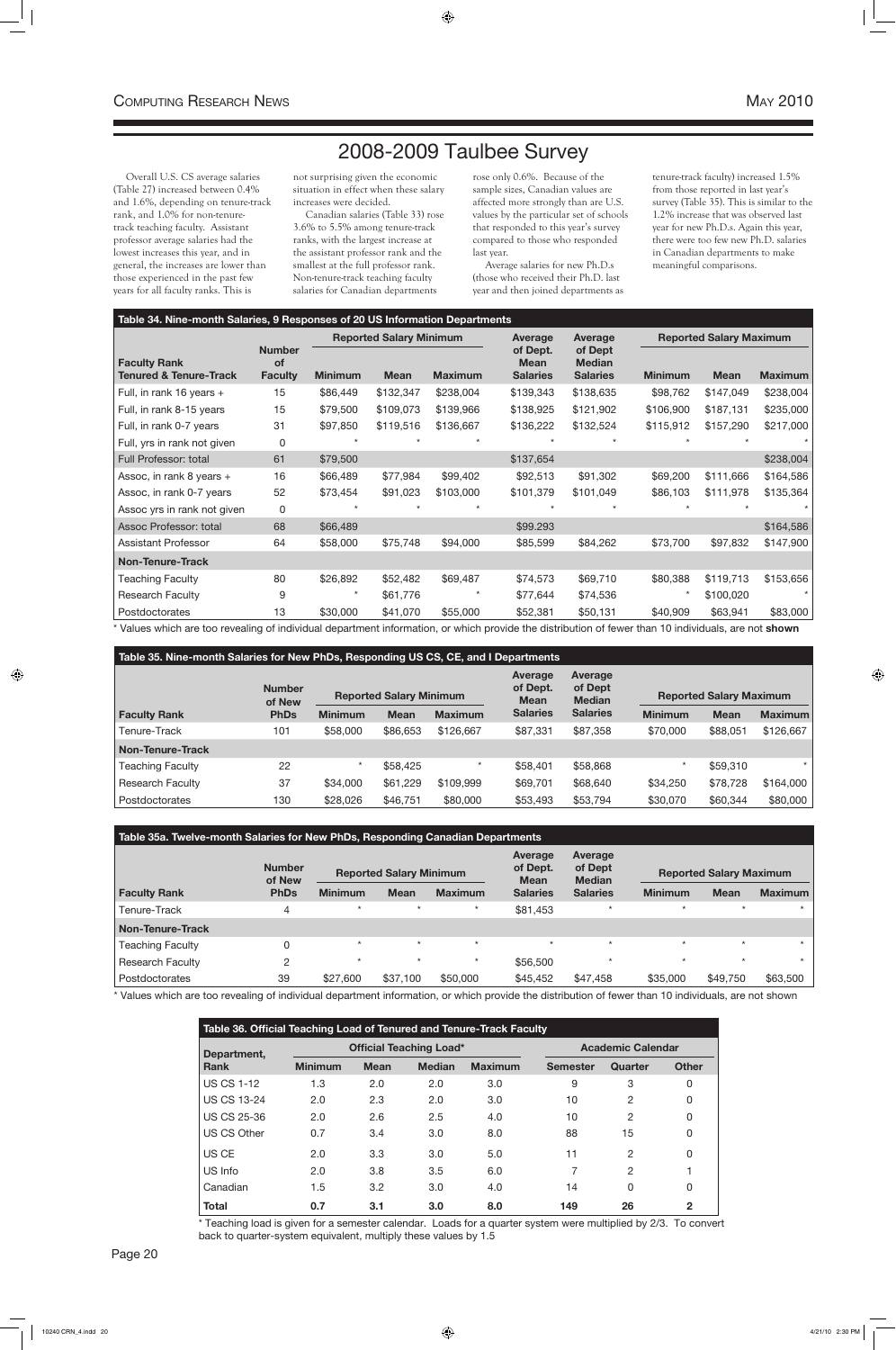### 2008-2009 Taulbee Survey

### **Table 39. Sources of External Funding, 9 of 12 US CS Ranked 1-12**

|                    | <b>Mean</b> | <b>Median</b> | $%$ Non-<br>Zero | <b>Mean Non-</b><br>Zero | Total         | % of Total<br><b>External</b><br><b>Funding</b> |
|--------------------|-------------|---------------|------------------|--------------------------|---------------|-------------------------------------------------|
| <b>NSF</b>         | \$7,377,928 | \$6,500,000   | 100.0%           | \$7,377,928              | \$66,401,352  | 33.10%                                          |
| <b>DARPA</b>       | \$2,927,539 | \$2,000,000   | 77.8%            | \$3,763,978              | \$26,347,849  | 13.13%                                          |
| <b>NIH</b>         | \$1,152,184 | \$272,512     | 77.8%            | \$1,481,380              | \$10,369,658  | 5.17%                                           |
| <b>DOE</b>         | \$372,112   | \$69,434      | 55.6%            | \$669,801                | \$3,349,007   | 1.67%                                           |
| State agencies     | \$187,500   | \$105,129     | 77.8%            | \$241,072                | \$1,687,501   | 0.84%                                           |
| Industrial sources | \$3,953,949 | \$2,332,063   | 88.9%            | \$4,448,192              | \$35,585,538  | 17.74%                                          |
| Other defense      | \$4,374,492 | \$2,557,757   | 88.9%            | \$4,921,304              | \$39,370,430  | 19.62%                                          |
| Other federal      | \$576,072   | \$4,877       | 55.6%            | \$1,036,929              | \$5,184,647   | 2.58%                                           |
| Private foundation | \$626,647   | \$173,556     | 77.8%            | \$805,689                | \$5,639,825   | 2.81%                                           |
| Other              | \$744,578   | \$290,250     | 77.8%            | \$957,315                | \$6,701,202   | 3.34%                                           |
| <b>Total</b>       |             |               |                  |                          | \$200,637,009 |                                                 |

Continued on Page 23

| Table 37a. Faculty Load Reductions and Increases |                                                  |           |                                                 |           |  |  |  |  |
|--------------------------------------------------|--------------------------------------------------|-----------|-------------------------------------------------|-----------|--|--|--|--|
| Department,                                      | <b>Faculty Load</b><br><b>Reduction Possible</b> |           | <b>Faculty Load</b><br><b>Increase Possible</b> |           |  |  |  |  |
| <b>Rank</b>                                      | <b>Yes</b>                                       | <b>No</b> | <b>Yes</b>                                      | <b>No</b> |  |  |  |  |
| <b>US CS 1-12</b>                                | 100.0%                                           | $0.0\%$   | 40.0%                                           | 60.0%     |  |  |  |  |
| <b>US CS 13-24</b>                               | 100.0%                                           | $0.0\%$   | 91.7%                                           | 8.3%      |  |  |  |  |
| <b>US CS 25-36</b>                               | 100.0%                                           | $0.0\%$   | 66.7%                                           | 33.3%     |  |  |  |  |
| <b>US CS Other</b>                               | 98.0%                                            | 2.0%      | 65.3%                                           | 34.7%     |  |  |  |  |
| US CE                                            | 100.0%                                           | $0.0\%$   | 61.5%                                           | 38.5%     |  |  |  |  |
| US Info                                          | 90.0%                                            | 10.0%     | 60.0%                                           | 40.0%     |  |  |  |  |
| Canadian                                         | 100.0%                                           | $0.0\%$   | 78.6%                                           | 21.4%     |  |  |  |  |
| Total                                            | 98.3%                                            | 1.7%      | 66.3%                                           | 33.7%     |  |  |  |  |

### **Table 37b. Type of Load Reductions Possible in Departments Offering Reductions**

| Department,<br><b>Rank</b> | <b>Special</b><br>Package<br>for New<br><b>Faculty</b> | <b>Administrative</b><br><b>Duties</b> | <b>Type or</b><br>Size of<br><b>Class</b><br><b>Taught</b> | <b>Buy-out</b><br><b>Policy</b> | <b>Strong</b><br><b>Research</b><br><b>Involvement</b> | <b>Other</b> |
|----------------------------|--------------------------------------------------------|----------------------------------------|------------------------------------------------------------|---------------------------------|--------------------------------------------------------|--------------|
| <b>US CS 1-12</b>          | 66.7%                                                  | 66.7%                                  | 8.3%                                                       | 41.7%                           | 25.0%                                                  | 33.3%        |
| <b>US CS 13-24</b>         | 66.7%                                                  | 83.3%                                  | 16.7%                                                      | 58.3%                           | 50.0%                                                  | 8.3%         |
| <b>US CS 25-36</b>         | 91.7%                                                  | 91.7%                                  | 33.3%                                                      | 66.7%                           | 41.7%                                                  | $0.0\%$      |
| US CS Other                | 83.8%                                                  | 83.8%                                  | 18.2%                                                      | 78.8%                           | 53.5%                                                  | 12.1%        |
| US CE                      | 84.6%                                                  | 92.3%                                  | 23.1%                                                      | 84.6%                           | 53.8%                                                  | 38.5%        |
| US Info                    | 100.0%                                                 | 100.0%                                 | 11.1%                                                      | 88.9%                           | 33.3%                                                  | 33.3%        |
| Canadian                   | 85.7%                                                  | 100.0%                                 | 14.3%                                                      | 50.0%                           | 57.1%                                                  | 21.4%        |
| <b>Total</b>               | 83.0%                                                  | 86.0%                                  | 18.1%                                                      | 72.5%                           | 49.7%                                                  | 16.4%        |

| Table 38. Reasons for Increase in Teaching Load in Departments<br>where Increase is Possible                        |        |         |  |  |  |  |  |
|---------------------------------------------------------------------------------------------------------------------|--------|---------|--|--|--|--|--|
| <b>Shifting Primary</b><br><b>Responsibilities to</b><br><b>Teaching</b><br><b>Other</b><br><b>Department, Rank</b> |        |         |  |  |  |  |  |
| <b>US CS 1-12</b>                                                                                                   | 50.0%  | 50.0%   |  |  |  |  |  |
| <b>US CS 13-24</b>                                                                                                  | 72.7%  | 27.3%   |  |  |  |  |  |
| <b>US CS 25-36</b>                                                                                                  | 100.0% | $0.0\%$ |  |  |  |  |  |
| <b>US CS Other</b>                                                                                                  | 84.4%  | 15.6%   |  |  |  |  |  |
| US CE                                                                                                               | 75.0%  | 25.0%   |  |  |  |  |  |
| US Info                                                                                                             | 66.7%  | 33.3%   |  |  |  |  |  |
| Canadian                                                                                                            | 81.8%  | 18.2%   |  |  |  |  |  |
| Total                                                                                                               | 81.3%  | 18.7%   |  |  |  |  |  |

### Additional Department Profiles Analysis

Every three years, the Taulbee Survey collects data about elements of department activities that are not expected to change much from year to year. Included are data about teaching loads, sources of external funding, methods of recruiting graduate students, department support staff, and space. The most recent data about these activities were collected in the 2005-06 Taulbee Survey. The results of this survey are available on the CRA web site at (http://archive.cra.org/ statistics/survey/0506.pdf). Since I departments were not surveyed then, no comparative statements can be made with previous data for these departments.

### Teaching Loads (Tables 36-38)

Compared with three years ago, mean teaching loads are slightly higher among Canadian departments and U.S. departments ranked lower than 24, and slightly lower among U.S. CE departments and the top 24 U.S. CS departments (Table 36). Median teaching loads are lower in departments ranked 13-24 and are higher in departments ranked 25-36, but the same in other strata. Nearly all departments allow reductions from the standard load (similar to three years ago), while about twothirds allow increases (somewhat less than the 73% that did so three years ago) (Table 37a). Tables 37b and 38 show the reasons why these increases and decreases are allowed. These percentages are similar to those three years ago, although in aggregate more departments (86% vs. 76% three years ago) now allow reductions for administrative duties. The inclusion of I departments, in which 100% of those reporting allow reductions for administrative duties, is largely responsible for this overall increase.

### Sources of External Funding (Tables 39-46)

Among U.S. top 12 departments, the most significant changes in sources of research funding are a decline in the fraction of funding from DARPA (to 13.1% from 21.6% three years ago) and increases from NIH funding (to 5.2% from 2.7%) and from industry sources (to 17.7% from 12.2%). Departments ranked 13-24 exhibited similar directional changes in these same categories. Departments ranked 25-36 showed shifts from NSF, DARPA and NIH to industry and other defense sources. Departments ranked lower than 36 showed less volatility in the funding sources, although they also showed decreased support from DARPA (from 5% to 1.7%). Computer engineering departments showed declines in DARPA, DOE and state agency share of support, while showing an increase in the share from other defense sources. As Table 46 shows, overall DARPA funding dropped from 10.8% of the total to 5.9% of the total, while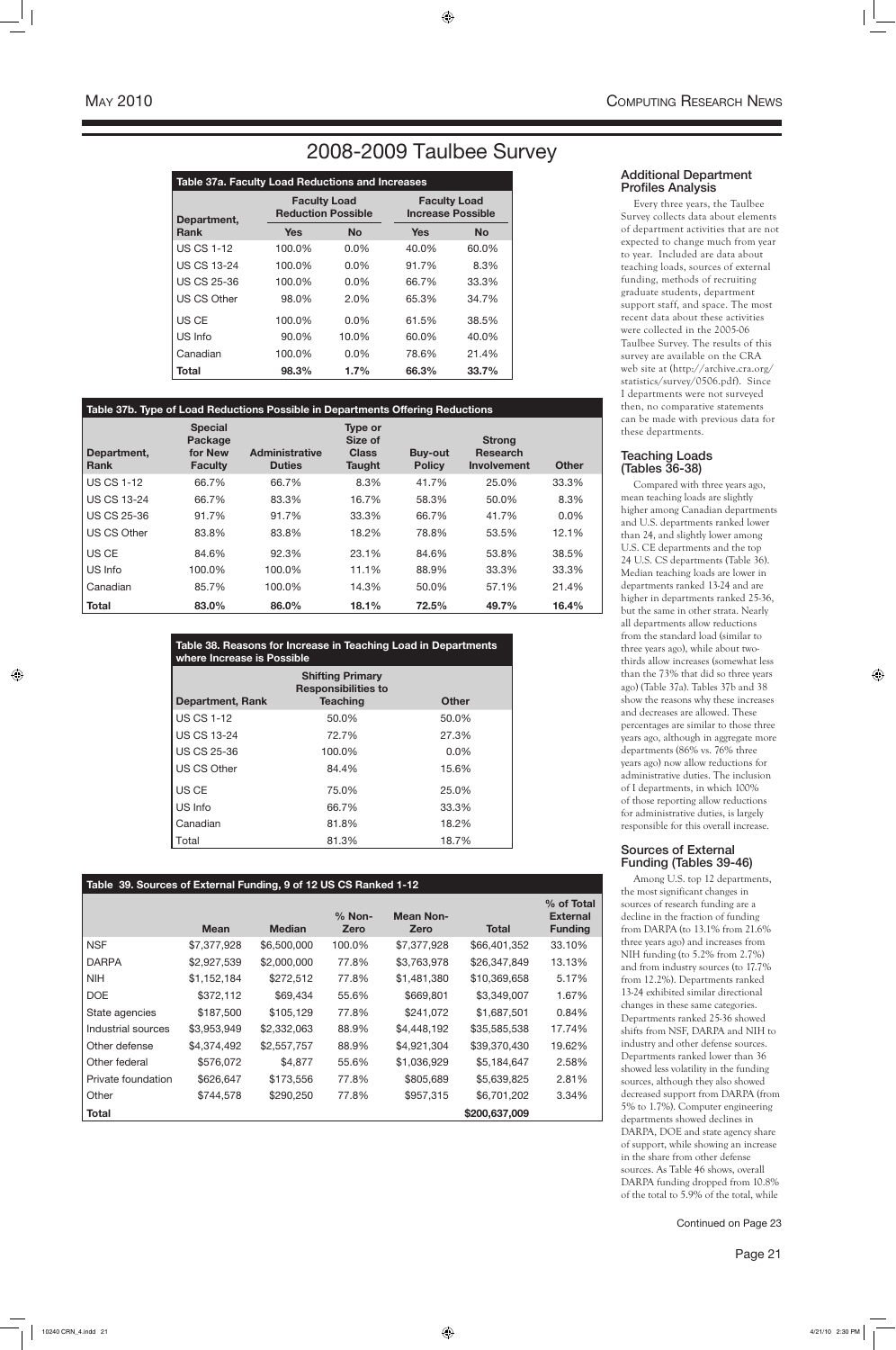# 2008-2009 Taulbee Survey

| Table 40. Sources of External Funding, 10 of 12 US CS Ranked 13-24 |             |               |                |                          |               |                                                 |
|--------------------------------------------------------------------|-------------|---------------|----------------|--------------------------|---------------|-------------------------------------------------|
|                                                                    | <b>Mean</b> | <b>Median</b> | % Non-<br>Zero | <b>Mean Non-</b><br>Zero | <b>Total</b>  | % of Total<br><b>External</b><br><b>Funding</b> |
| <b>NSF</b>                                                         | \$5,319,863 | \$5,023,054   | 100.0%         | \$5,319,863              | \$53,198,627  | 46.1%                                           |
| <b>DARPA</b>                                                       | \$634,200   | \$323,210     | 90.0%          | \$704,667                | \$6,342,004   | 5.5%                                            |
| <b>NIH</b>                                                         | \$590,619   | \$531,578     | 90.0%          | \$656,243                | \$5,906,188   | 5.1%                                            |
| <b>DOE</b>                                                         | \$216,361   | \$5,192       | 60.0%          | \$360,602                | \$2,163,609   | 1.9%                                            |
| State agencies                                                     | \$279,376   | \$65,050      | 70.0%          | \$399,109                | \$2,793,761   | 2.4%                                            |
| Industrial sources                                                 | \$1,773,878 | \$1,173,242   | 100.0%         | \$1,773,878              | \$17,738,780  | 15.4%                                           |
| Other defense                                                      | \$1,853,170 | \$907,356     | 100.0%         | \$1,853,170              | \$18,531,695  | 16.1%                                           |
| Other federal                                                      | \$235,900   | \$8,154       | 60.0%          | \$393,166                | \$2,358,998   | 2.0%                                            |
| Private foundation                                                 | \$183,186   | \$22,600      | 70.0%          | \$261,694                | \$1,831,857   | 1.6%                                            |
| Other                                                              | \$448,618   | \$242,772     | 90.0%          | \$498,464                | \$4,486,175   | 3.9%                                            |
| <b>Total</b>                                                       |             |               |                |                          | \$115,351,694 |                                                 |

| Table 41. Sources of External Funding, 12 of 12 US CS Ranked 25-36 |             |               |                  |                          |              |                                                 |
|--------------------------------------------------------------------|-------------|---------------|------------------|--------------------------|--------------|-------------------------------------------------|
|                                                                    | <b>Mean</b> | <b>Median</b> | $%$ Non-<br>Zero | <b>Mean Non-</b><br>Zero | <b>Total</b> | % of Total<br><b>External</b><br><b>Funding</b> |
| <b>NSF</b>                                                         | \$3,188,020 | \$2,979,120   | 100.0%           | \$3,188,020              | \$38,256,243 | 49.1%                                           |
| <b>DARPA</b>                                                       | \$98,675    | \$30,383      | 50.0%            | \$197,350                | \$1,184,097  | 1.5%                                            |
| <b>NIH</b>                                                         | \$269,696   | \$6,708       | 50.0%            | \$539,393                | \$3,236,356  | 4.2%                                            |
| <b>DOE</b>                                                         | \$140,185   | \$48,154      | 58.3%            | \$240,317                | \$1,682,219  | 2.2%                                            |
| State agencies                                                     | \$60,933    | \$0           | 25.0%            | \$243,733                | \$731,200    | 0.9%                                            |
| Industrial sources                                                 | \$636,161   | \$404,574     | 91.7%            | \$693,994                | \$7,633,929  | 9.8%                                            |
| Other defense                                                      | \$920,240   | \$614,840     | 91.7%            | \$1,003,898              | \$11,042,880 | 14.2%                                           |
| Other federal                                                      | \$281,956   | \$168,980     | 67.7%            | \$422,934                | \$3,383,468  | 4.3%                                            |
| Private foundation                                                 | \$564,860   | \$9,090       | 50.0%            | \$1,129,719              | \$6,778,315  | 8.7%                                            |
| Other                                                              | \$337,082   | \$96,346      | 75.0%            | \$505,623                | \$4,044,982  | 5.2%                                            |
| Total                                                              |             |               |                  |                          | \$77,973,689 |                                                 |

| Table 42. Sources of External Funding, 81 of 148 US CS Ranked Higher than 36 or Unranked |             |               |                  |                          |               |                                                 |  |
|------------------------------------------------------------------------------------------|-------------|---------------|------------------|--------------------------|---------------|-------------------------------------------------|--|
|                                                                                          | <b>Mean</b> | <b>Median</b> | $%$ Non-<br>Zero | <b>Mean Non-</b><br>Zero | <b>Total</b>  | % of Total<br><b>External</b><br><b>Funding</b> |  |
| <b>NSF</b>                                                                               | \$1,432,792 | \$950,915     | 97.7%            | \$1,466,906              | \$123,220,118 | 47.7%                                           |  |
| <b>DARPA</b>                                                                             | \$52,547    | \$0           | 25.0%            | \$215,194                | \$4,519,068   | 1.7%                                            |  |
| <b>NIH</b>                                                                               | \$158,330   | \$0           | 39.5%            | \$400,482                | \$13,616,376  | 5.3%                                            |  |
| <b>DOE</b>                                                                               | \$116,640   | \$0           | 41.9%            | \$278,639                | \$10,031,004  | 3.9%                                            |  |
| State agencies                                                                           | \$147,079   | \$3,712       | 51.2%            | \$287,473                | \$12,648,830  | 4.9%                                            |  |
| Industrial sources                                                                       | \$180,308   | \$57,013      | 67.4%            | \$267,354                | \$15,506,516  | 6.0%                                            |  |
| Other defense                                                                            | \$471,695   | \$99,686      | 73.3%            | \$643,902                | \$40,565,801  | 15.7%                                           |  |
| Other federal                                                                            | \$194,985   | \$0           | 44.2%            | \$441,281                | \$16,768,677  | 6.5%                                            |  |
| Private foundation                                                                       | \$47,058    | \$0           | 38.4%            | \$122,637                | \$4,047,023   | 1.6%                                            |  |
| Other                                                                                    | \$203,849   | \$11,102      | 60.5%            | \$337,135                | \$17,531,007  | 6.8%                                            |  |
| <b>Total</b>                                                                             |             |               |                  |                          | \$258,454,420 |                                                 |  |

| Table 43. Sources of External Funding, 8 of 31 US CE |             |               |                  |                          |              |                                                 |
|------------------------------------------------------|-------------|---------------|------------------|--------------------------|--------------|-------------------------------------------------|
|                                                      | <b>Mean</b> | <b>Median</b> | $%$ Non-<br>Zero | <b>Mean Non-</b><br>Zero | <b>Total</b> | % of Total<br><b>External</b><br><b>Funding</b> |
| <b>NSF</b>                                           | \$1,024,623 | \$811,220     | 100.0%           | \$1,024,623              | \$8,196,981  | 41.4%                                           |
| <b>DARPA</b>                                         | \$109,995   | \$4,471       | 50.0%            | \$219,989                | \$879,957    | 4.4%                                            |
| <b>NIH</b>                                           | \$106,106   | \$44,928      | 62.5%            | \$169,770                | \$848,849    | 4.3%                                            |
| DOE                                                  | \$47,816    | \$0           | 25.0%            | \$191,266                | \$382,532    | 1.9%                                            |
| State agencies                                       | \$51,664    | \$17,276      | 50.0%            | \$103,328                | \$413,314    | 2.1%                                            |
| Industrial sources                                   | \$262,453   | \$160,429     | 75.0%            | \$349,937                | \$2,099,623  | 10.6%                                           |
| Other defense                                        | \$493,781   | \$363,943     | 75.0%            | \$658,374                | \$3,950,247  | 19.9%                                           |
| Other federal                                        | \$186,525   | \$0           | 37.5%            | \$497,400                | \$1,492,200  | 7.5%                                            |
| Private foundation                                   | \$112,074   | \$11,528      | 75.0%            | \$149,433                | \$896,596    | 4.5%                                            |
| Other                                                | \$81,761    | \$29,793      | 50.0%            | \$163,522                | \$654,087    | 3.3%                                            |
| Total                                                |             |               |                  |                          | \$19,814,386 |                                                 |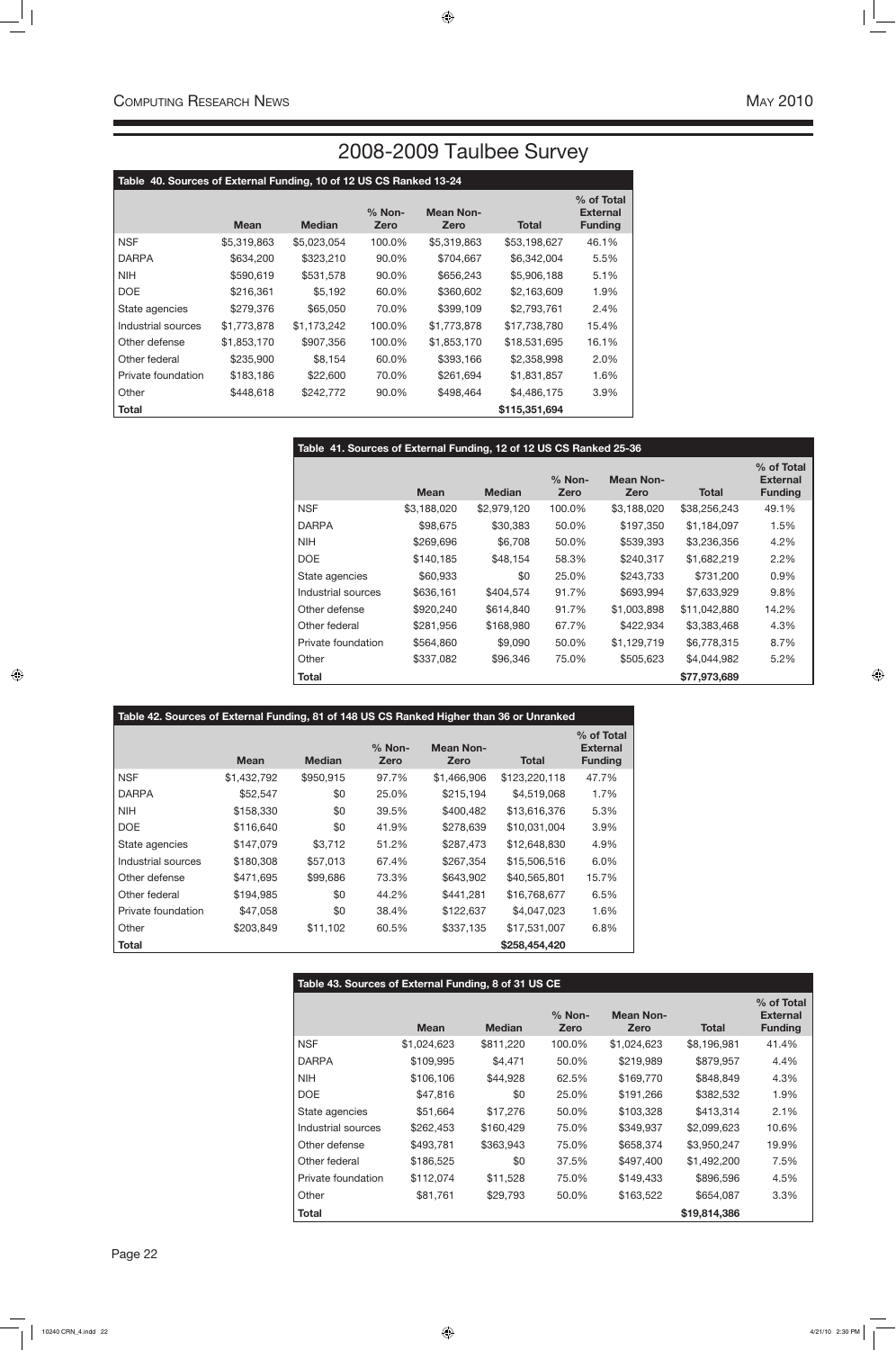**Table 44. Sources of External Funding, 10 of 20 US Information**

|                    | <b>Mean</b> | <b>Median</b> | $%$ Non-<br>Zero | <b>Mean Non-</b><br>Zero | <b>Total</b> | % of Total<br><b>External</b><br><b>Funding</b> |
|--------------------|-------------|---------------|------------------|--------------------------|--------------|-------------------------------------------------|
| <b>NSF</b>         | \$907,942   | \$804,552     | 100.0%           | \$907,942                | \$9,079,424  | 29.5%                                           |
| <b>DARPA</b>       | \$0         | \$0           | $0.0\%$          | \$0                      | \$0          | 0.0%                                            |
| <b>NIH</b>         | \$730,792   | \$10,348      | 50.0%            | \$1,461,585              | \$7,307,923  | 23.7%                                           |
| <b>DOE</b>         | \$29,587    | \$0           | 30.0%            | \$98,624                 | \$295,871    | 1.0%                                            |
| State agencies     | \$99,701    | \$17,448      | 70.0%            | \$142,430                | \$997,008    | 3.2%                                            |
| Industrial sources | \$327,125   | \$334,149     | 80.0%            | \$408,906                | \$3,271,250  | 10.6%                                           |
| Other defense      | \$247,811   | \$0           | 20.0%            | \$1,239,052              | \$2,478,105  | 8.1%                                            |
| Other federal      | \$337,922   | \$216,525     | 80.0%            | \$422,403                | \$3,379,223  | 11.0%                                           |
| Private foundation | \$76,100    | \$35,041      | 90.0%            | \$84,556                 | \$761,000    | 2.5%                                            |
| Other              | \$320,879   | \$86,000      | 50.0%            | \$641,758                | \$3,208,792  | 10.4%                                           |
| <b>Total</b>       |             |               |                  |                          | \$30,778,596 |                                                 |

### **Table 45. Sources of External Funding, 10 of 30 Canadian, in \$Canadian**

|                    | <b>Mean</b> | <b>Median</b> | $%$ Non-<br>Zero | <b>Mean Non-</b><br>Zero | <b>Total</b> | % of Total<br><b>External</b><br><b>Funding</b> |
|--------------------|-------------|---------------|------------------|--------------------------|--------------|-------------------------------------------------|
| <b>NSERC</b>       | \$2,264,052 | \$1,262,384   | 100.0%           | \$2,264,052              | \$22,640,516 | 46.6%                                           |
| <b>NIH</b>         | \$10,906    | \$0           | 20.0%            | \$54,532                 | \$109,063    | 0.2%                                            |
| State agencies     | \$1,221,139 | \$542,474     | 90.0%            | \$1,356,821              | \$12,211,389 | 25.1%                                           |
| Industrial sources | \$645,318   | \$158,179     | 100.0%           | \$645,318                | \$6,453,178  | 13.3%                                           |
| Other defense      | \$34,177    | \$0           | 20.0%            | \$170,883                | \$341,766    | 0.7%                                            |
| Other federal      | \$439,422   | \$5,000       | 50.0%            | \$878,844                | \$4,394,220  | 9.0%                                            |
| Private foundation | $^\star$    | $^\star$      | 10.0%            | $^\star$                 | $\star$      | $\star$                                         |
| Other              | \$245,231   | \$6,998       | 50.0%            | \$490,462                | \$2,452,310  | 5.0%                                            |
| <b>Total</b>       |             |               |                  |                          | \$48,602,442 |                                                 |

### **Table 46. Comparison of US CS External Funding 2003 - 2009**

|                    | 2003<br>(126 departments) |                          |               | 2006<br>(123 departments) |               | 2009<br>(117 departments) |  |
|--------------------|---------------------------|--------------------------|---------------|---------------------------|---------------|---------------------------|--|
|                    | Total                     | $%$ of<br><b>Funding</b> | Total         | $%$ of<br><b>Funding</b>  | <b>Total</b>  | $%$ of<br><b>Funding</b>  |  |
| <b>NSF</b>         | \$354,451,309             | 40.7%                    | \$255,089,816 | 43.0%                     | \$281,076,341 | 43.1%                     |  |
| <b>DARPA</b>       | \$85,401,891              | 9.8%                     | \$64,191,150  | 10.8%                     | \$38,393,018  | 5.9%                      |  |
| <b>NIH</b>         | \$15,864,767              | 1.8%                     | \$24,880,112  | 4.2%                      | \$33,128,578  | 5.1%                      |  |
| <b>DOE</b>         | \$20,471,676              | 2.4%                     | \$24,391,329  | 4.1%                      | \$17,225,839  | 2.6%                      |  |
| State agencies     | \$24,438,483              | 2.8%                     | \$16,875,578  | 2.8%                      | \$17,861,292  | 2.7%                      |  |
| Industrial sources | \$70,813,388              | 8.1%                     | \$50,333,039  | 8.5%                      | \$76,464,763  | 11.7%                     |  |
| Other defense      | \$177,357,598             | 20.4%                    | \$97,512,961  | 16.4%                     | \$109,510,806 | 16.8%                     |  |
| Other federal      | \$50,555,980              | 5.8%                     | \$32,388,664  | 5.5%                      | \$27,695,790  | 4.2%                      |  |
| Private foundation | \$32,977,093              | 3.8%                     | \$10,826,656  | 1.8%                      | \$18,297,020  | 2.8%                      |  |
| Other              | \$37,995,002              | 4.4%                     | \$16,996,108  | 2.9%                      | \$32,763,366  | 5.0%                      |  |
| Total              | \$870,327,187             |                          | \$593,485,413 |                           | \$652,416,813 |                           |  |

in Canadian departments, but fell in U.S. CE departments. Research lab space rose except in U.S. CS rank 13-24 and CE departments. On the other hand, instructional lab space decreased except for Canadian departments. Office space changes were less consistent across the strata. The CE departments' anomaly likely is influenced by the particular departments reporting this year versus those who reported three years ago.

About one quarter of departments report definite plans for increased space, with most of this planned for the next two years.

### Concluding Observations

The fact that student interest in undergraduate computing programs continues to increase is heartening to our profession and consistent with the interests of governments in nurturing STEM(M) disciplines. While we have increased worldwide participation in our graduate programs, it would be helpful to also increase interest in these graduate programs among domestic graduates of our bachelor's programs.

The changing economic conditions that affected Ph.D. employment this past year may continue for another year, but we can hope for an economic recovery that will restore a better balance in industry vs. academic employment soon. Though production of new CS Ph.D.s has declined, it remains high and is forecast to continue to do so. Thus, both the academic and corporate sectors need to be strong so that the talents of these graduates can be used to maximal advantage.

### Rankings

For tables that group computer science departments by rank, the rankings are based on information collected in the 1995 assessment of research and doctorate programs in the United States conducted by the National Research Council (NRC) [see http://www.cra.org/statistics/ nrcstudy2/home.html].

**The top twelve schools in this ranking are:** *Stanford, Massachusetts Institute of Technology, University of California (Berkeley), Carnegie Mellon, Cornell, Princeton, University of Texas (Austin), University of Illinois (Urbana-Champaign), University of Washington, University of Wisconsin (Madison), Harvard, and California Institute of Technology. All schools in this ranking participated in the survey this year.* **CS departments ranked 13-24 are:**  *Brown, Yale, University of California (Los Angeles), University of Maryland (College Park), New York University, University of Massachusetts (Amherst), Rice, University of Southern California, University of Michigan, University of California (San Diego), Columbia, and University of Pennsylvania.4 All schools in this ranking participated in the survey this year.* **CS departments ranked 25-36 are:** *University of Chicago, Purdue, Rutgers, Duke, University of North Carolina (Chapel Hill), University of Rochester, State University of New York (Stony* 

NIH and industry increased somewhat as sources of support.

Canadian departments showed an increase in the proportion of their funding from NSERC, from 40.5% to 46.6%, and a corresponding decline in the proportion from other federal sources (from 15.3% to 9.0%).

### Other Graduate Student Data (Tables 47-49)

Table 47 shows the factors affecting graduate student stipends. Overall, each of the factors affects stipends in a smaller percentage of departments than was the case three years ago. However, there are differences in the specific strata. For example, advancement to the next stage of the graduate program and years of service each affect

stipends in a greater percentage of departments ranked 1-12 and 25- 36. GPA affects a greater percentage of departments ranked 13-24, and recruiting enhancements affect a greater percentage of departments ranked 13-36. Within these U.S. CS departments ranking strata, the differences typically reflect a change in only one department of the 12.

Overall, there is a somewhat smaller percentage of departments that use stipend enhancements and summer support as recruiting incentives, as compared with three years ago (Table 48).

### Departmental Support Staff

(Tables 50-52 available online at: http://www.cra.org/resources/ taulbee/)

The median amount of administrative staff declined in U.S. CS departments ranked 1-24, and was comparable in other U.S. CS and in Canadian departments. Median computer support staff fell in rank 13-24 departments, but rose slightly in departments ranked 25-36. Median number of research support staff fell in top 12 departments, but there appeared to be slight increases in overall research support staff among other U.S. CS departments.

### Space

(Tables 53-60 available online at: http://www.cra.org/resources/ taulbee/)

Median total space, as well as conference room and seminar space, rose in all U.S. CS ranking strata and

# 2008-2009 Taulbee Survey